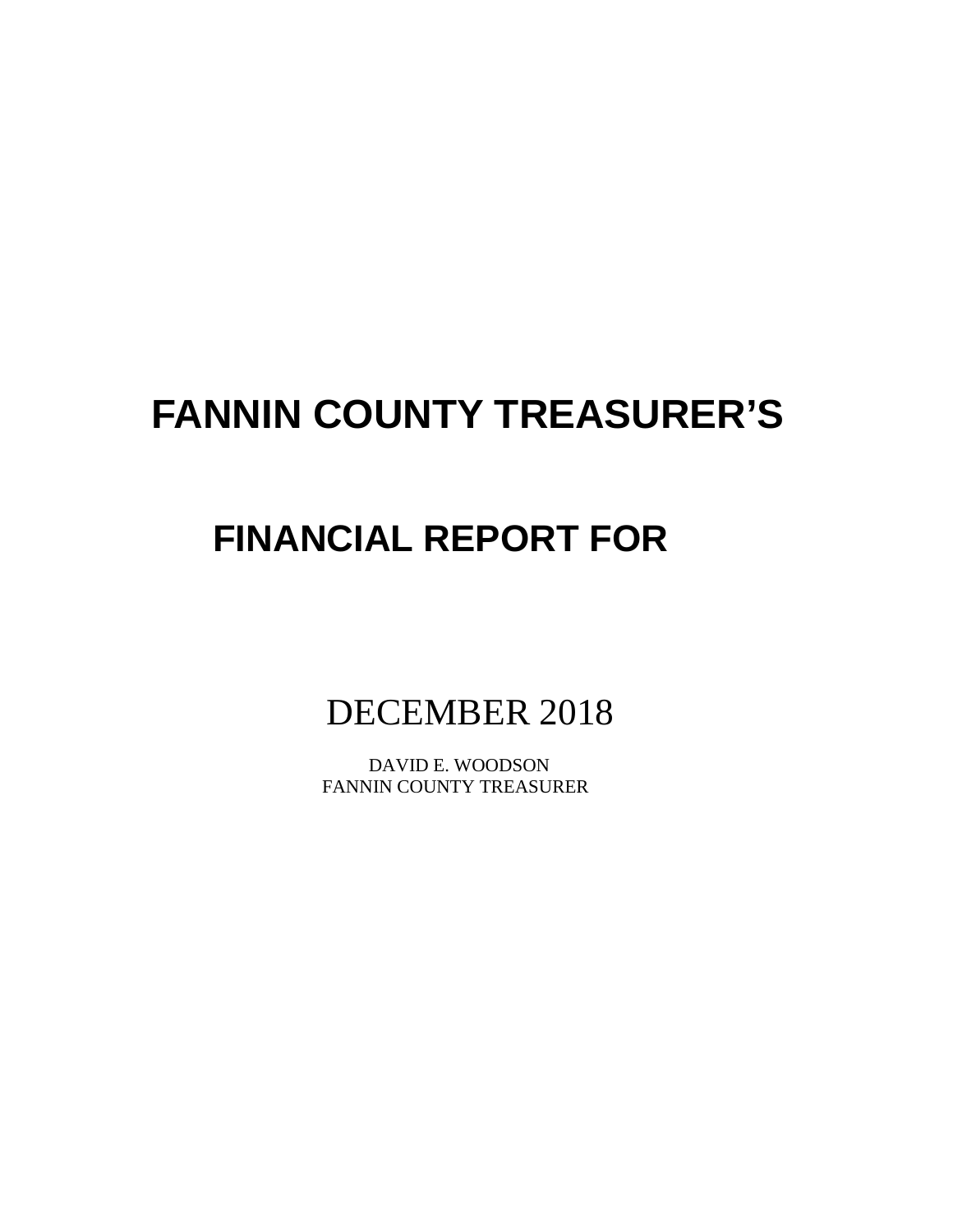01/03/2019 FUND DEPOSIT LISTING PAGE 1

| <b>PFCFTDT</b> |      | DATE          | DATE    |                                      | <b>BANK</b> | INCOME              | REPORT |  |
|----------------|------|---------------|---------|--------------------------------------|-------------|---------------------|--------|--|
| NUMBER         | FROM | <b>ELTVEL</b> | דדפ∩סקר | <b>TVEE</b><br>MONTU<br>∩ਜਾ<br>וסמסם | COUNT       | $\triangle$ CCOLINT | CODFS  |  |

------------- ------------------------- ---------- ---------- ------------------- -------------- -------------- ------ ------------

GENERAL FUND

| ====================================                                                                                             |                                  |                                  |                                                         |                  |                  |            |
|----------------------------------------------------------------------------------------------------------------------------------|----------------------------------|----------------------------------|---------------------------------------------------------|------------------|------------------|------------|
| 0000190163-01 TEXPOOL                                                                                                            |                                  |                                  | 12-02-2018 12-02-2018 NOV. 2018 INTEREST 10-103-175     |                  | $10 - 360 - 100$ | 6,023.20   |
| 0000190168-01 DISTRICT ATTORNEY TRUST                                                                                            |                                  |                                  | 12-03-2018 12-03-2018 DISTRICT ATTORNEY F 10-103-100    |                  | $10 - 340 - 475$ | 6.00       |
| 0000190168-02 DISTRICT ATTORNEY TRUST                                                                                            |                                  |                                  | 12-03-2018 12-03-2018 POSTAL EXPENSE                    | $10 - 103 - 100$ | $10 - 475 - 311$ | 13.18      |
| 0000190169-01 BOND SUPERVISION                                                                                                   |                                  |                                  | 12-03-2018 12-03-2018 WEEK OF 11/26/18 TH 10-103-100    |                  | $10 - 340 - 573$ | 760.00     |
| 0000190170-01 VISION MEDIA GROUP, INC.                                                                                           |                                  |                                  | 12-03-2018 12-03-2018 DEC. 2018 TOWER REN 10-103-100    |                  | $10 - 370 - 100$ | 200.00     |
| 0000190171-01 TAC                                                                                                                |                                  |                                  | 12-03-2018 12-03-2018 REPAIR 2017 FORD(VI 10-103-100    |                  | $10 - 560 - 454$ | 15,170.50  |
| 0000190172-01 JP PCT. # 3                                                                                                        |                                  | 12-04-2018 12-04-2018 SEPT. 2018 |                                                         | 10-103-100       | $10 - 318 - 130$ | 2,668.33   |
| 0000190172-02 JP PCT. # 3                                                                                                        | 12-04-2018 12-04-2018 SEPT. 2018 |                                  |                                                         | $10 - 103 - 100$ | $10 - 340 - 560$ | 27.31      |
| 0000190172-03 JP PCT. # 3                                                                                                        | 12-04-2018 12-04-2018 SEPT. 2018 |                                  |                                                         | $10 - 103 - 100$ | $10 - 370 - 163$ | 2.60       |
| 0000190172-04 JP PCT. # 3                                                                                                        | 12-04-2018 12-04-2018 SEPT. 2018 |                                  |                                                         | $10 - 103 - 100$ | $10 - 370 - 164$ | 10.41      |
| 0000190172-05 JP PCT. # 3                                                                                                        | 12-04-2018 12-04-2018 SEPT. 2018 |                                  |                                                         | $10 - 103 - 100$ | $10 - 370 - 166$ | 17.27      |
| 0000190172-06 JP PCT. # 3                                                                                                        | 12-04-2018 12-04-2018 SEPT. 2018 |                                  |                                                         | $10 - 103 - 100$ | $10 - 370 - 167$ | 115.18     |
| 0000190172-07 JP PCT. # 3                                                                                                        | 12-04-2018 12-04-2018 SEPT. 2018 |                                  |                                                         | $10 - 103 - 100$ | $10 - 340 - 457$ | 1,567.08   |
| 0000190172-08 JP PCT. # 3                                                                                                        | 12-04-2018 12-04-2018 SEPT. 2018 |                                  |                                                         | $10 - 103 - 100$ | $10 - 340 - 553$ | 371.25     |
| 0000190173-01 JP PCT. # 3                                                                                                        | 12-04-2018 12-04-2018 OCT. 2018  |                                  |                                                         | $10 - 103 - 100$ | $10 - 318 - 130$ | 1,555.04   |
| 0000190173-02 JP PCT. # 3                                                                                                        | 12-04-2018 12-04-2018 OCT. 2018  |                                  |                                                         | $10 - 103 - 100$ | $10 - 340 - 560$ | 20.41      |
| 0000190173-03 JP PCT. # 3                                                                                                        | 12-04-2018 12-04-2018 OCT. 2018  |                                  |                                                         | 10-103-100       | $10 - 350 - 457$ | 19.90      |
| 0000190173-04 JP PCT. # 3                                                                                                        | 12-04-2018 12-04-2018 OCT. 2018  |                                  |                                                         | $10 - 103 - 100$ | $10 - 370 - 163$ | 0.76       |
| 0000190173-05 JP PCT. # 3                                                                                                        | 12-04-2018 12-04-2018 OCT. 2018  |                                  |                                                         | $10 - 103 - 100$ | $10 - 370 - 164$ | 3.08       |
| 0000190173-06 JP PCT. # 3                                                                                                        | 12-04-2018 12-04-2018 OCT. 2018  |                                  |                                                         | $10 - 103 - 100$ | $10 - 370 - 166$ | 9.71       |
| 0000190173-07 JP PCT. # 3                                                                                                        | 12-04-2018 12-04-2018 OCT. 2018  |                                  |                                                         | $10 - 103 - 100$ | $10 - 370 - 167$ | 64.69      |
| 0000190173-08 JP PCT. # 3                                                                                                        | 12-04-2018 12-04-2018 OCT. 2018  |                                  |                                                         | $10 - 103 - 100$ | $10 - 340 - 457$ | 1,006.28   |
| 0000190173-09 JP PCT. # 3                                                                                                        | 12-04-2018 12-04-2018 OCT. 2018  |                                  |                                                         | $10 - 103 - 100$ | $10 - 340 - 553$ | 211.25     |
| 0000190174-01 DISTRICT CLERK                                                                                                     |                                  |                                  | 12-06-2018 12-06-2018 NOV. 1-30, 2018                   | $10 - 103 - 100$ | $10 - 318 - 130$ | 5,771.70   |
| 0000190174-02 DISTRICT CLERK                                                                                                     |                                  |                                  | 12-06-2018 12-06-2018 NOV. 1-30, 2018                   | $10 - 103 - 100$ | $10 - 318 - 132$ | 392.83     |
| 0000190174-03 DISTRICT CLERK                                                                                                     |                                  |                                  | 12-06-2018 12-06-2018 NOV. 1-30, 2018                   | $10 - 103 - 100$ | $10 - 340 - 135$ | 90.95      |
| 0000190174-04 DISTRICT CLERK                                                                                                     |                                  |                                  | 12-06-2018 12-06-2018 NOV. 1-30, 2018                   | $10 - 103 - 100$ | $10 - 340 - 450$ | 4,775.63   |
| 0000190174-05 DISTRICT CLERK                                                                                                     |                                  |                                  | 12-06-2018 12-06-2018 NOV. 1-30, 2018                   | $10 - 103 - 100$ | $10 - 340 - 475$ | 3.09       |
| 0000190174-06 DISTRICT CLERK                                                                                                     |                                  |                                  | 12-06-2018 12-06-2018 NOV. 1-30, 2018                   | $10 - 103 - 100$ | $10 - 340 - 560$ | 640.12     |
| 0000190174-07 DISTRICT CLERK                                                                                                     |                                  |                                  | 12-06-2018 12-06-2018 NOV. 1-30, 2018                   | $10 - 103 - 100$ | $10 - 340 - 600$ | 105.75     |
| 0000190174-08 DISTRICT CLERK                                                                                                     |                                  |                                  | 12-06-2018 12-06-2018 NOV. 1-30, 2018                   | $10 - 103 - 100$ | $10 - 370 - 162$ | 317.25     |
| 0000190174-09 DISTRICT CLERK                                                                                                     |                                  |                                  | 12-06-2018 12-06-2018 NOV. 1-30, 2018                   | $10 - 103 - 100$ | $10 - 370 - 163$ | 31.04      |
| 0000190174-10 DISTRICT CLERK                                                                                                     |                                  |                                  | 12-06-2018 12-06-2018 NOV. 1-30, 2018                   | $10 - 103 - 100$ | $10 - 370 - 164$ | 124.19     |
| 0000190174-11 DISTRICT CLERK                                                                                                     |                                  |                                  | 12-06-2018 12-06-2018 NOV. 1-30, 2018                   | $10 - 103 - 100$ | $10 - 370 - 166$ | 7.38       |
| 0000190174-12 DISTRICT CLERK                                                                                                     |                                  |                                  | 12-06-2018 12-06-2018 NOV. 1-30, 2018                   | $10 - 103 - 100$ | $10 - 370 - 167$ | 48.82      |
| 0000190174-13 DISTRICT CLERK                                                                                                     |                                  |                                  | 12-06-2018 12-06-2018 NOV. 1-30, 2018                   | $10 - 103 - 100$ | $10 - 370 - 450$ | 160.00     |
| 0000190176-01 APPRAISAL DISTRICT                                                                                                 | 12-06-2018 12-06-2018 TAXES      |                                  |                                                         | $10 - 103 - 100$ | $10 - 310 - 110$ | 133,729.96 |
| 0000190176-07 APPRAISAL DISTRICT                                                                                                 | 12-06-2018 12-06-2018 TAXES      |                                  |                                                         | $10 - 103 - 100$ | $10 - 310 - 120$ | 13,341.51  |
| 0000190181-01 TAC                                                                                                                |                                  |                                  | 12-10-2018 12-10-2018 REFUND OF WRECKER F 10-103-100    |                  | $10 - 560 - 454$ | 493.40     |
| 0000190183-01 BOND SUPERVISION                                                                                                   |                                  |                                  | 12-10-2018 12-10-2018 WEEK OF 12/03/18 TH 10-103-100    |                  | $10 - 340 - 573$ | 1,595.00   |
| 0000190184-01 TAX A/C                                                                                                            |                                  |                                  | 12-10-2018 12-10-2018 WEEK OF 11/30/18                  | $10 - 103 - 100$ | $10 - 321 - 200$ | 2,374.97   |
| 0000190185-01 TAX A/C                                                                                                            |                                  |                                  |                                                         |                  |                  |            |
|                                                                                                                                  |                                  |                                  | 12-10-2018 12-10-2018 WEEK OF 11/30/18 16 10-103-100    |                  | $10 - 321 - 250$ | 805.00     |
| 0000190186-01 FANNIN COUNTY HEALTH INSP 12-10-2018 12-10-2018 NOV. 2018 PERMITS & 10-103-100<br>0000190190-01 APPRAISAL DISTRICT |                                  |                                  |                                                         |                  | $10 - 320 - 300$ | 5,990.18   |
|                                                                                                                                  | 12-13-2018 12-13-2018 TAXES      | 12-13-2018 12-13-2018 TAXES      |                                                         | $10 - 103 - 100$ | $10 - 310 - 110$ | 156,301.78 |
| 0000190190-03 APPRAISAL DISTRICT                                                                                                 | 12-13-2018 12-13-2018 TAXES      |                                  |                                                         | $10 - 103 - 100$ | $10 - 321 - 901$ | 406.53     |
| 0000190190-08 APPRAISAL DISTRICT                                                                                                 |                                  |                                  |                                                         | 10-103-100       | $10 - 310 - 120$ | 4,369.55   |
| 0000190191-01 TAX A/C                                                                                                            |                                  |                                  | 12-13-2018 12-13-2018 WEEK OF 12/7/18                   | $10 - 103 - 100$ | $10 - 321 - 200$ | 2,387.20   |
| 0000190192-01 TAX A/C                                                                                                            |                                  |                                  | 12-13-2018 12-13-2018 WEEK OF 12/7/18                   | $10 - 103 - 100$ | $10 - 321 - 200$ | 2.30       |
| 0000190193-01 TAX A/C                                                                                                            |                                  |                                  | 12-13-2018 12-13-2018 WEEK OF 12/7/18 153 10-103-100    |                  | $10 - 321 - 250$ | 765.00     |
| 0000190194-01 TAX A/C                                                                                                            |                                  |                                  | 12-13-2018 12-13-2018 TABC - OCT. 2018 -5 10-103-100    |                  | $10 - 320 - 200$ | 36.00      |
| 0000190195-01 TAX A/C                                                                                                            |                                  |                                  | $12-13-2018$ $12-13-2018$ TABC - OCT. 2018 - 10-103-100 |                  | $10 - 320 - 200$ | 135.00     |
| 0000190196-01 TAX A/C                                                                                                            |                                  |                                  | 12-13-2018 12-13-2018 TABC - SEPT. 2018 - 10-103-100    |                  | $10 - 320 - 200$ | 6.00       |
| 0000190200-01 LEGEND BANK                                                                                                        |                                  |                                  | 12-13-2018 12-13-2018 NOV. 2018 INTEREST 10-103-100     |                  | $10 - 360 - 100$ | 263.00     |
| 0000190200-29 LEGEND BANK                                                                                                        |                                  |                                  | 12-13-2018 12-13-2018 NOV. 2018 INTEREST 10-100-100     |                  | $10 - 360 - 100$ | 16.85      |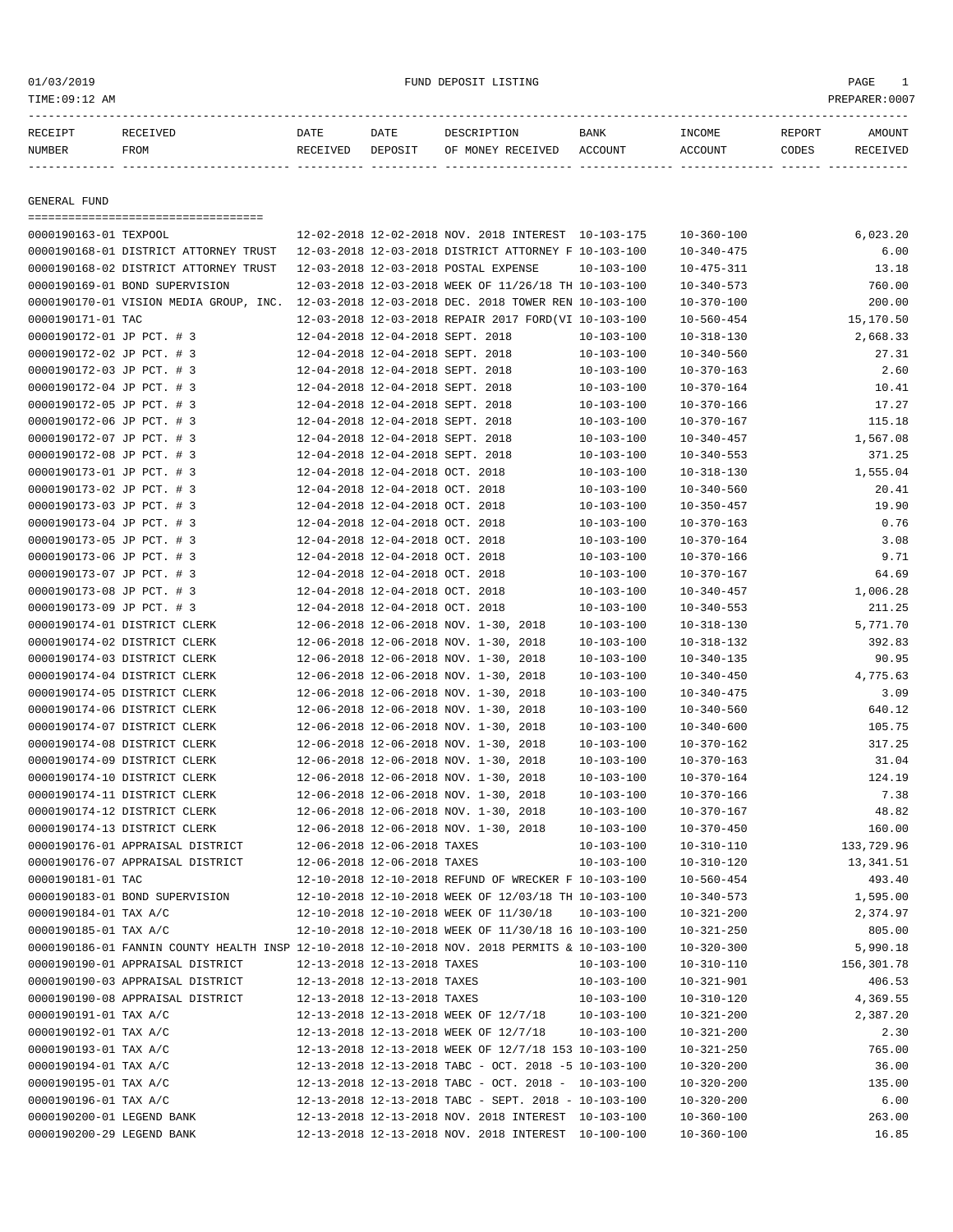01/03/2019 FUND DEPOSIT LISTING PAGE 2

| RECEIPT       | <b>RECEIVED</b> | DATE     | DATE    | DESCRIPTION       | <b>BANK</b> | <b>TNCOME</b> | REPORT | AMOUNT          |
|---------------|-----------------|----------|---------|-------------------|-------------|---------------|--------|-----------------|
| <b>NUMBER</b> | <b>FROM</b>     | RECEIVED | DEPOSIT | OF MONEY RECEIVED | ACCOUNT     | ACCOUNT       | CODES  | <b>RECEIVED</b> |
|               |                 |          |         |                   |             |               |        |                 |

GENERAL FUND

=================================== 0000190202-01 COMPTROLLER 12-14-2018 12-14-2018 OCT. 2018 LOCAL SAL 10-103-100 10-318-160 87,358.57 0000190204-01 BOND SUPERVISION 12-17-2018 12-17-2018 WEEK OF 12/10/18 TH 10-103-100 10-340-573 1,560.00 0000190205-01 FANNIN COUNTY HEALTH DEPT 12-17-2018 12-17-2018 NOV. 2018 FOOD PERM 10-103-100 10-320-545 1,275.00 0000190207-01 COMPTROLLER 12-17-2018 12-17-2018 CTY. SUPP. FOR STAT 10-103-100 10-370-152 359.81 0000190214-01 COMPTROLLER 12-17-2018 12-17-2018 OFFENDER TRANSPORT 10-103-100 10-370-562 2,287.50 0000190215-01 COMPTROLLER 12-17-2018 12-17-2018 OFFENDER TRANSPORT 10-103-100 10-370-562 1,466.90 0000190218-01 JP PCT. # 2 12-18-2018 12-18-2018 NOV. 2018 10-103-100 10-318-130 514.30 0000190218-02 JP PCT. # 2 12-18-2018 12-18-2018 NOV. 2018 10-103-100 10-370-166 1.80 0000190218-03 JP PCT. # 2 12-18-2018 12-18-2018 NOV. 2018 10-103-100 10-370-167 12.00 0000190218-04 JP PCT. # 2 12-18-2018 12-18-2018 NOV. 2018 10-103-100 10-340-456 300.00 0000190219-01 BOBBY HOWERY 12-18-2018 12-18-2018 2ND & 3RD QTR CANDY 10-103-100 10-370-509 47.09 0000190220-01 BOB CLEMONS 12-18-2018 12-18-2018 TRAVEL REIMBURSEMEN 10-103-100 10-456-427 13.20 0000190221-01 JP PCT. # 3 12-19-2018 12-19-2018 NOV. 2018 10-103-100 10-318-130 1,410.91 0000190221-02 JP PCT. # 3 12-19-2018 12-19-2018 NOV. 2018 10-103-100 10-340-560 13.09 0000190221-03 JP PCT. # 3 12-19-2018 12-19-2018 NOV. 2018 10-103-100 10-350-457 823.95 0000190221-04 JP PCT. # 3 12-19-2018 12-19-2018 NOV. 2018 10-103-100 10-370-163 1.99 0000190221-05 JP PCT. # 3 12-19-2018 12-19-2018 NOV. 2018 10-103-100 10-370-164 7.96 0000190221-06 JP PCT. # 3 12-19-2018 12-19-2018 NOV. 2018 10-103-100 10-370-166 10.82 0000190221-07 JP PCT. # 3 12-19-2018 12-19-2018 NOV. 2018 10-103-100 10-370-167 72.15 0000190221-08 JP PCT. # 3 12-19-2018 12-19-2018 NOV. 2018 10-103-100 10-340-457 298.16 0000190221-09 JP PCT. # 3 12-19-2018 12-19-2018 NOV. 2018 10-103-100 10-340-553 421.00 0000190222-01 THE AMERICAN BOTTLING COM 12-19-2018 12-19-2018 DR. PEPPER COMMISSI 10-103-100 10-370-510 24.00 0000190223-01 COMPTROLLER - JUDICIARY 12-20-2018 12-20-2018 O1 CCL SUPPLEMENT 10-103-100 10-370-410 0000190224-01 APPRAISAL DISTRICT 12-20-2018 12-20-2018 TAXES 10-103-100 10-310-110 245,936.08 0000190224-07 APPRAISAL DISTRICT 12-20-2018 12-20-2018 TAXES 10-103-100 10-310-120 5,198.19 0000190225-01 EMORY LIVESTOCK AUCTION,I 12-20-2018 12-20-2018 SALE OF ANIMALS 10-103-100 10-370-432 543.74 0000190225-02 EMORY LIVESTOCK AUCTION,I 12-20-2018 12-20-2018 SALE OF ANIMALS 10-103-100 10-370-432 219.57 0000190226-01 TAX A/C 12-20-2018 12-20-2018 WEEK OF 12/14/18 10-103-100 10-321-200 1,604.75 0000190227-01 TAX A/C 12-20-2018 12-20-2018 WEEK OF 12/14/18 10-103-100 10-321-200 6.90 0000190228-01 TAX A/C 12-20-2018 12-20-2018 WEEK OF 11/23/18 10-103-100 10-321-200 2.30 0000190229-01 TAX A/C 12-20-2018 12-20-2018 WEEK OF 12/14/18 23 10-103-100 10-321-250 1,170.00 0000190237-01 CONSTABLE PCT. # 1 12-27-2018 12-27-2018 SERVE PAPERS 10-103-100 10-340-551 70.00 0000190238-01 BOND SUPERVISION 12-27-2018 12-27-2018 WEEK OF 12/17/18 TH 10-103-100 10-340-573 1,910.00 0000190239-01 LASALLE CORRECTIONS VI, L 12-27-2018 12-27-2018 REIMBUSEMENT ODYSSE 10-103-100 10-370-453 5,398.25 0000190240-01 HEALTH & HUMAN SERVICES 12-27-2018 12-27-2018 UTILITY REIMBURSEME 10-103-100 10-370-147 1,108.79 0000190242-01 AMERICAN TOWER 12-28-2018 12-28-2018 JAN. 2019 TOWER REN 10-103-100 10-370-115 1,064.61 0000190243-01 APPRAISAL DISTRICT 12-28-2018 12-28-2018 TAXES 10-103-100 10-310-110 1,579,900.10 0000190243-02 APPRAISAL DISTRICT 12-28-2018 12-28-2018 TAXES 10-103-100 10-321-901 158.29 0000190243-08 APPRAISAL DISTRICT  $12-28-2018$  12-28-2018 TAXES  $10-103-100$   $10-310-120$   $10-310-5$ <br>0000190244-01 BOND SUPERVISION  $12-31-2018$  12-31-2018 FOR 12/27/18  $10-103-100$   $10-340-573$   $10-340-573$   $420.00$ 0000190244-01 BOND SUPERVISION 12-31-2018 12-31-2018 FOR 12/27/18 10-103-100 10-340-573 420.00 0000190245-01 SECURUS 12-31-2018 12-31-2018 NOV. 2018 JAIL PAY 10-103-100 10-319-420 1,389.09 0000190246-01 SANDERSON SURVEYING INC. 12-31-2018 12-31-2018 WAIVER, SHORT PLAT- 10-103-100 10-340-652 572.86

FUND TOTAL  $2,334,019.77$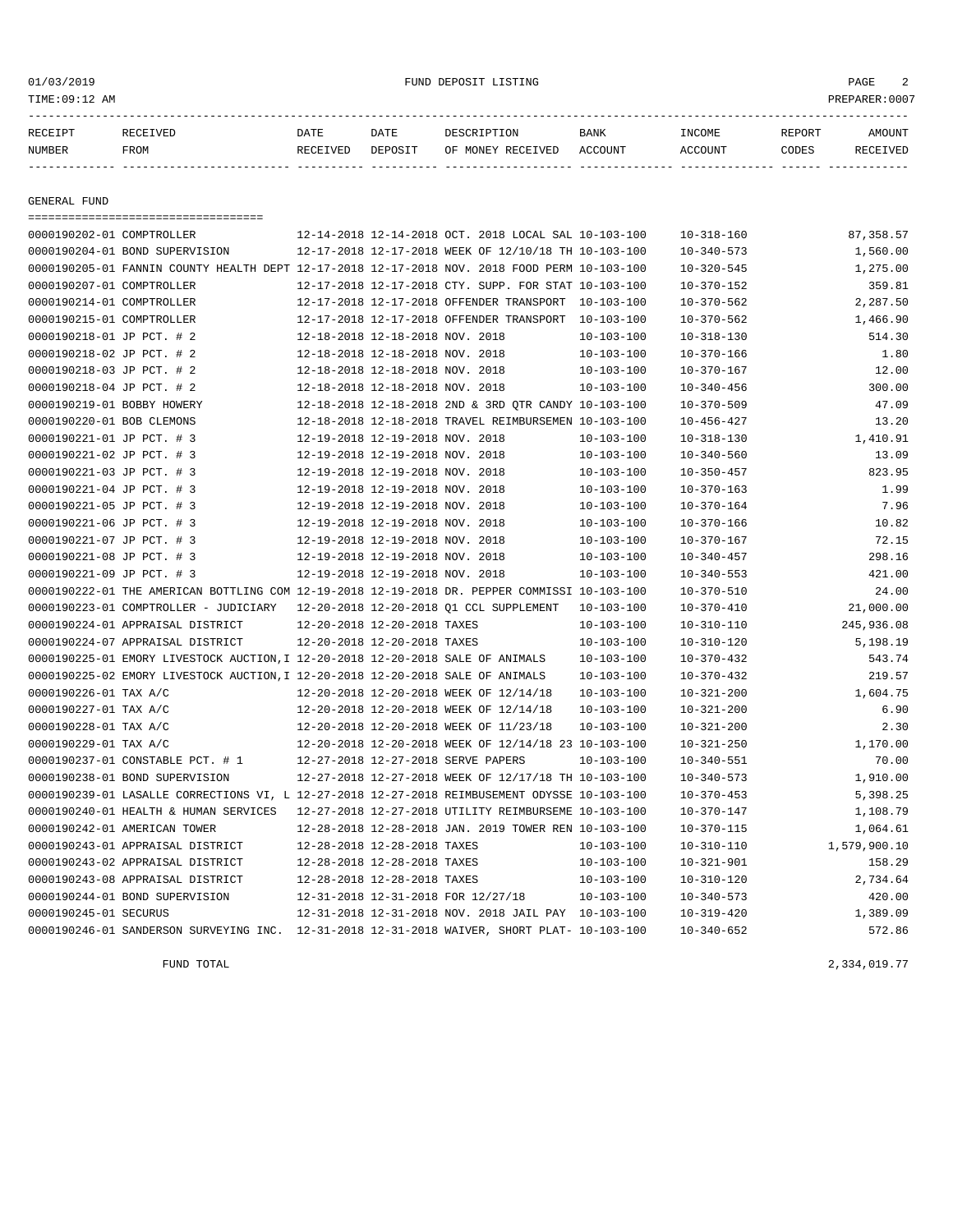01/03/2019 FUND DEPOSIT LISTING PAGE 1

| RECEIPT             | RECEIVED | DATE     | DATE    | DESCRIPTION       | <b>BANK</b> | INCOME  | REPORT | AMOUNT   |  |
|---------------------|----------|----------|---------|-------------------|-------------|---------|--------|----------|--|
| NUMBER              | FROM     | RECEIVED | DEPOSIT | OF MONEY RECEIVED | ACCOUNT     | ACCOUNT | CODES  | RECEIVED |  |
|                     |          |          |         |                   |             |         |        |          |  |
|                     |          |          |         |                   |             |         |        |          |  |
| COURTHOUSE SECURITY |          |          |         |                   |             |         |        |          |  |
|                     |          |          |         |                   |             |         |        |          |  |

| 0000190172-09 JP PCT. # 3    | 12-04-2018 12-04-2018 SEPT. 2018         | 11-103-100       | 11-340-651       | 86.38  |
|------------------------------|------------------------------------------|------------------|------------------|--------|
| 0000190173-10 JP PCT. # 3    | 12-04-2018 12-04-2018 OCT. 2018          | $11 - 103 - 100$ | $11 - 340 - 651$ | 48.52  |
| 0000190174-14 DISTRICT CLERK | 12-06-2018 12-06-2018 NOV. 1-30, 2018    | $11 - 103 - 100$ | $11 - 340 - 650$ | 186.77 |
| 0000190200-02 LEGEND BANK    | 12-13-2018 12-13-2018 NOV. 2018 INTEREST | $11 - 103 - 100$ | $11 - 360 - 100$ | 19.52  |
| 0000190218-05 JP PCT. # 2    | 12-18-2018 12-18-2018 NOV. 2018          | $11 - 103 - 100$ | $11 - 340 - 651$ | 9.00   |
| 0000190221-10 JP PCT. # 3    | 12-19-2018 12-19-2018 NOV. 2018          | $11 - 103 - 100$ | $11 - 340 - 651$ | 54.12  |
|                              |                                          |                  |                  |        |

FUND TOTAL 404.31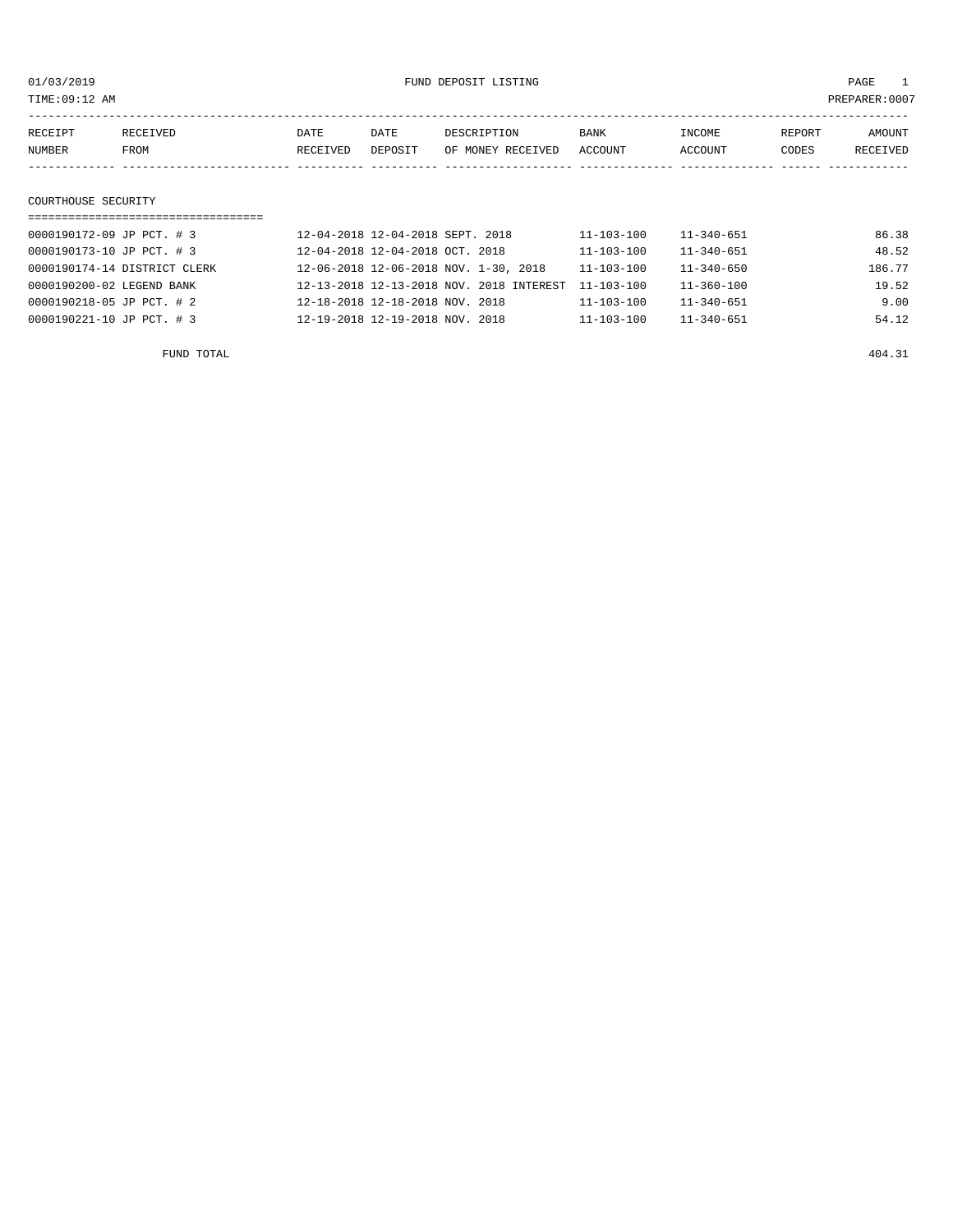PREPARER:0007

| 01/03/2019<br>TIME:09:12 AM |                  |                  |                 | FUND DEPOSIT LISTING             |                 |                   |                 |                    |
|-----------------------------|------------------|------------------|-----------------|----------------------------------|-----------------|-------------------|-----------------|--------------------|
| RECEIPT<br>NUMBER           | RECEIVED<br>FROM | DATE<br>RECEIVED | DATE<br>DEPOSIT | DESCRIPTION<br>OF MONEY RECEIVED | BANK<br>ACCOUNT | INCOME<br>ACCOUNT | REPORT<br>CODES | AMOUNT<br>RECEIVED |
| CO.CLK.VITAL STAT.FEE       |                  |                  |                 |                                  |                 |                   |                 |                    |
|                             |                  |                  |                 |                                  |                 |                   |                 |                    |

| 0000190200-03<br>LEGEND BANK | 12-13-2018 12-13-2018 NOV. 2018 INTEREST 12-103-100 | $2 - 360 - 100$ | 81. ا |
|------------------------------|-----------------------------------------------------|-----------------|-------|

FUND TOTAL  $0.81$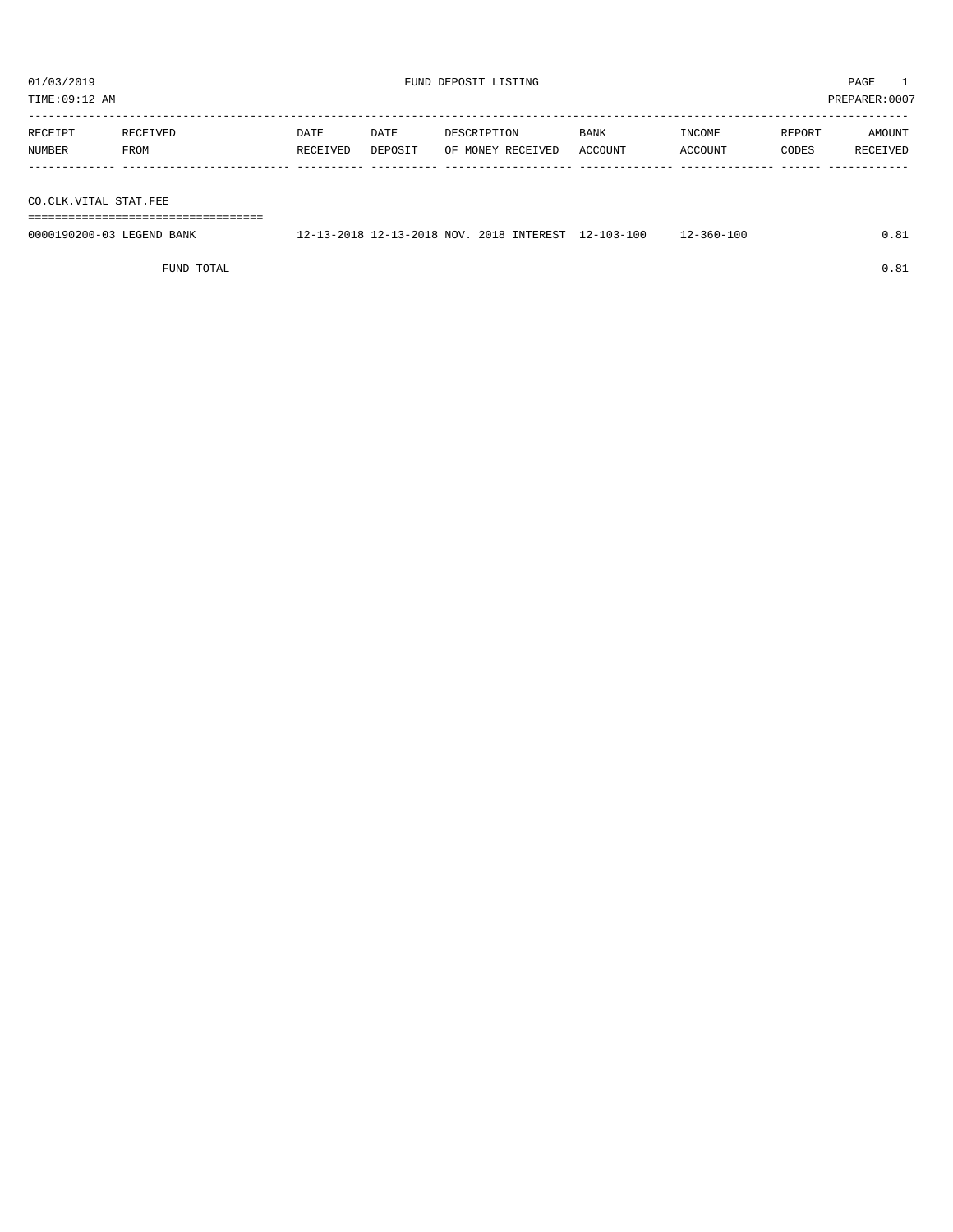| TIME:09:12 AM     |                       |                  |                 |                                  |                 |                   |                 | PREPARER: 0007     |  |
|-------------------|-----------------------|------------------|-----------------|----------------------------------|-----------------|-------------------|-----------------|--------------------|--|
| RECEIPT<br>NUMBER | RECEIVED<br>FROM      | DATE<br>RECEIVED | DATE<br>DEPOSIT | DESCRIPTION<br>OF MONEY RECEIVED | BANK<br>ACCOUNT | INCOME<br>ACCOUNT | REPORT<br>CODES | AMOUNT<br>RECEIVED |  |
|                   |                       |                  |                 |                                  |                 |                   |                 |                    |  |
|                   | BAIL BONDS TRUST FUND |                  |                 |                                  |                 |                   |                 |                    |  |

| ==================================     |                                 |                  |                  |        |
|----------------------------------------|---------------------------------|------------------|------------------|--------|
| 0000190164-01 FANNIN COUNTY BAIL BONDS | 12-03-2018 12-03-2018 BOND FEES | $13 - 103 - 113$ | $13 - 345 - 113$ | 60.00  |
| 0000190165-01 CARPENTER'S BAIL BONDS   | 12-03-2018 12-03-2018 BOND FEES | $13 - 103 - 113$ | $13 - 345 - 113$ | 60.00  |
| 0000190166-01 DOC'S BAIL BONDS         | 12-03-2018 12-03-2018 BOND FEES | $13 - 103 - 113$ | $13 - 345 - 113$ | 150.00 |
| 0000190211-01 CARPENTER'S BAIL BONDS   | 12-17-2018 12-17-2018 BOND FEES | $13 - 103 - 113$ | $13 - 345 - 113$ | 30.00  |
| 0000190212-01 DOC'S BAIL BONDS         | 12-17-2018 12-17-2018 BOND FEES | $13 - 103 - 113$ | $13 - 345 - 113$ | 60.00  |
| 0000190213-01 FANNIN COUNTY BAIL BONDS | 12-17-2018 12-17-2018 BOND FEES | $13 - 103 - 113$ | $13 - 345 - 113$ | 45.00  |
|                                        |                                 |                  |                  |        |

FUND TOTAL 405.00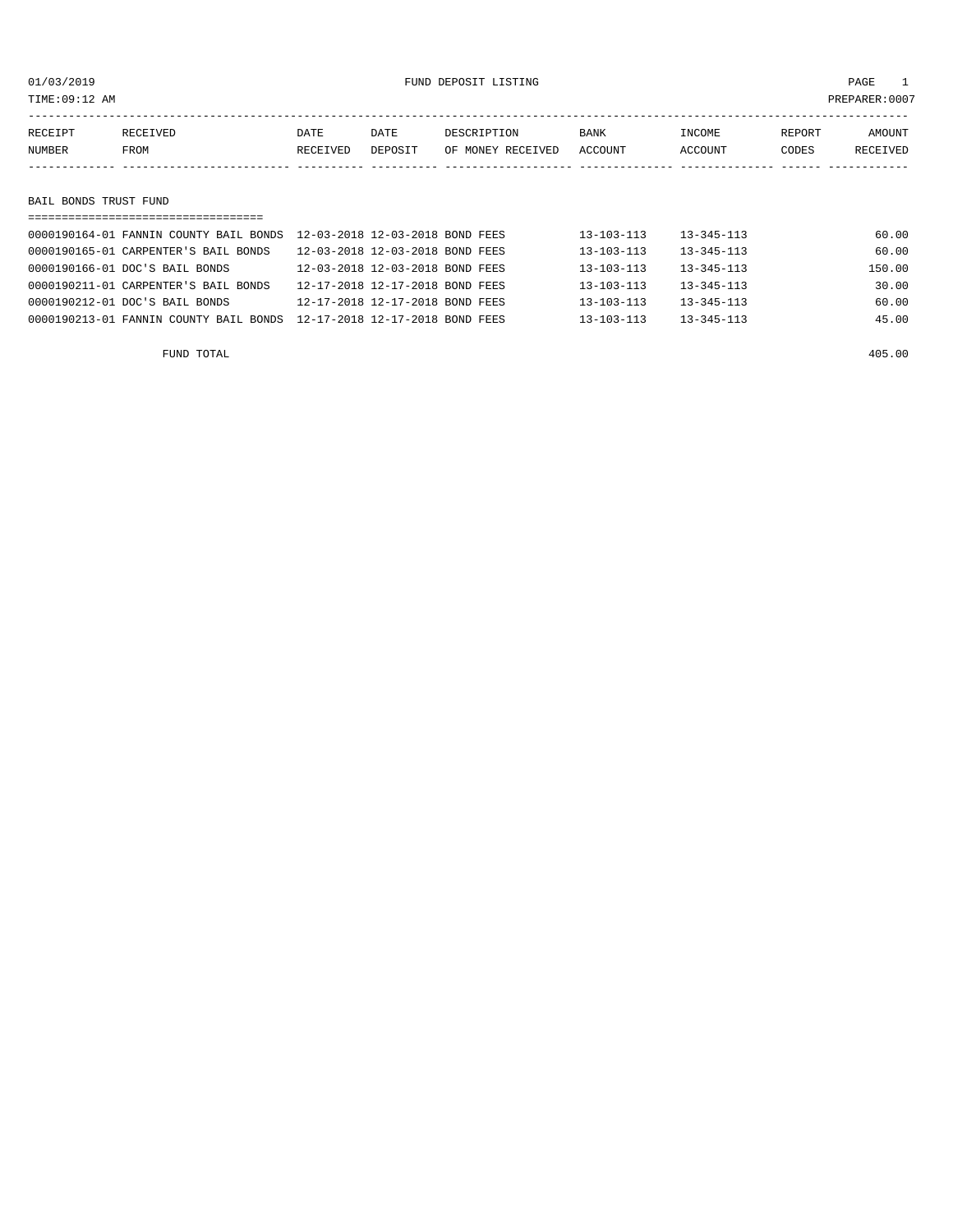TIME:09:12 AM PREPARER:0007

| RECEIPT<br>NUMBER | RECEIVED<br>FROM         | DATE<br>RECEIVED | DATE<br>DEPOSIT | DESCRIPTION<br>OF MONEY RECEIVED | BANK<br>ACCOUNT | INCOME<br>ACCOUNT | REPORT<br>CODES | AMOUNT<br>RECEIVED |  |
|-------------------|--------------------------|------------------|-----------------|----------------------------------|-----------------|-------------------|-----------------|--------------------|--|
|                   |                          |                  |                 |                                  |                 |                   |                 |                    |  |
|                   |                          |                  |                 |                                  |                 |                   |                 |                    |  |
|                   | JUSTICE CT.BLDG.SECURITY |                  |                 |                                  |                 |                   |                 |                    |  |
|                   |                          |                  |                 |                                  |                 |                   |                 |                    |  |

| 0000190172-10 JP PCT. # 3 | 12-04-2018 12-04-2018 SEPT. 2018 | $14 - 103 - 100$ | $14 - 370 - 457$ | 28.81 |
|---------------------------|----------------------------------|------------------|------------------|-------|
| 0000190173-11 JP PCT. # 3 | 12-04-2018 12-04-2018 OCT, 2018  | $14 - 103 - 100$ | $14 - 370 - 457$ | 16.17 |
| 0000190218-06 JP PCT. # 2 | 12-18-2018 12-18-2018 NOV. 2018  | $14 - 103 - 100$ | 14-370-456       | 3.00  |
| 0000190221-11 JP PCT. # 3 | 12-19-2018 12-19-2018 NOV. 2018  | $14 - 103 - 100$ | $14 - 370 - 457$ | 18.05 |
|                           |                                  |                  |                  |       |

FUND TOTAL 66.03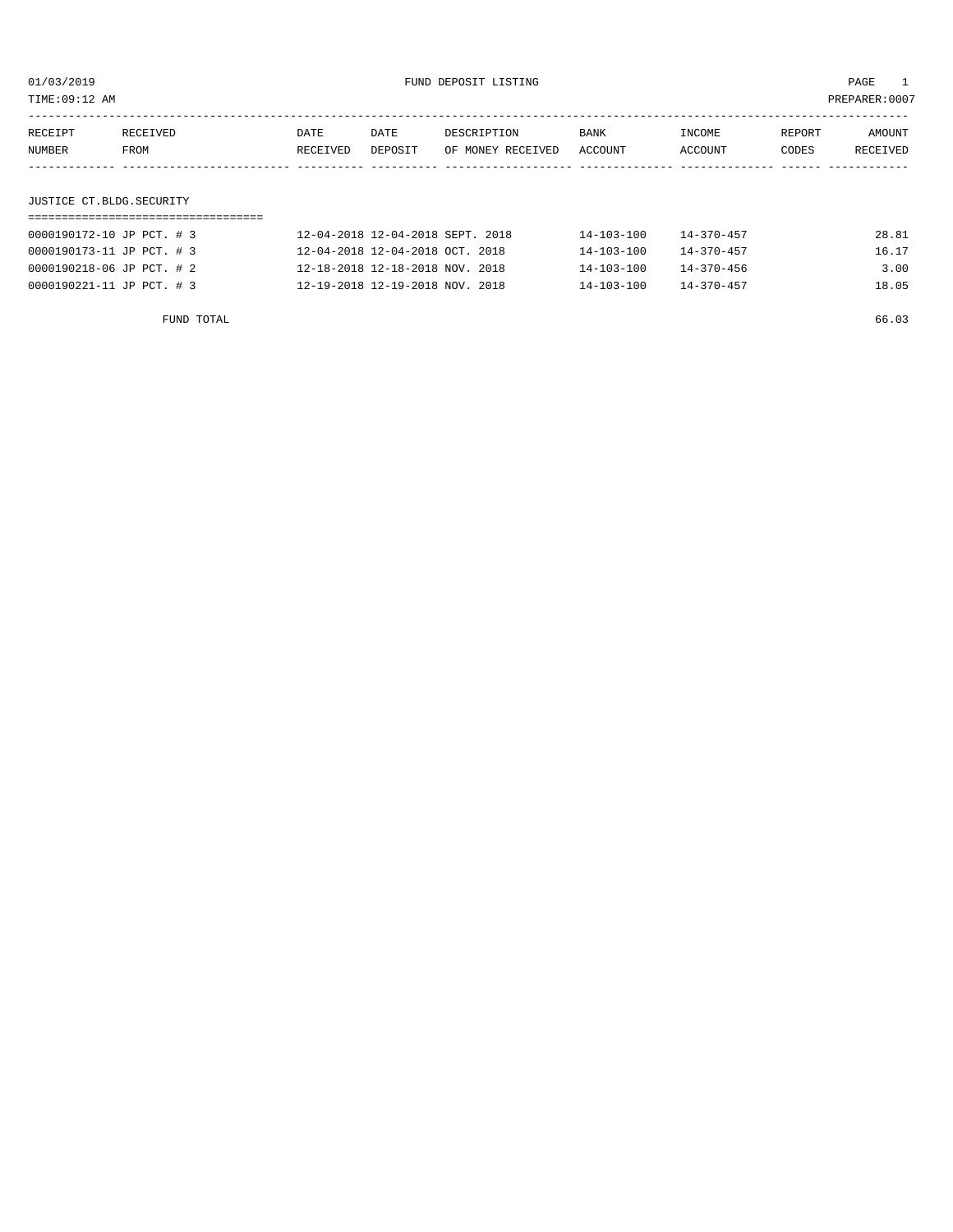| TIME:09:12 AM                         |                  |                 |                                          |                        |                   |                 | PREPARER:0007      |
|---------------------------------------|------------------|-----------------|------------------------------------------|------------------------|-------------------|-----------------|--------------------|
| RECEIPT<br>RECEIVED<br>NUMBER<br>FROM | DATE<br>RECEIVED | DATE<br>DEPOSIT | DESCRIPTION<br>OF MONEY RECEIVED         | <b>BANK</b><br>ACCOUNT | INCOME<br>ACCOUNT | REPORT<br>CODES | AMOUNT<br>RECEIVED |
| CO.CLERK RECORD MNGMT.                |                  |                 |                                          |                        |                   |                 |                    |
| 0000190200-04 LEGEND BANK             |                  |                 | 12-13-2018 12-13-2018 NOV. 2018 INTEREST | 18-103-100             | $18 - 360 - 100$  |                 | 9.89               |

FUND TOTAL 9.89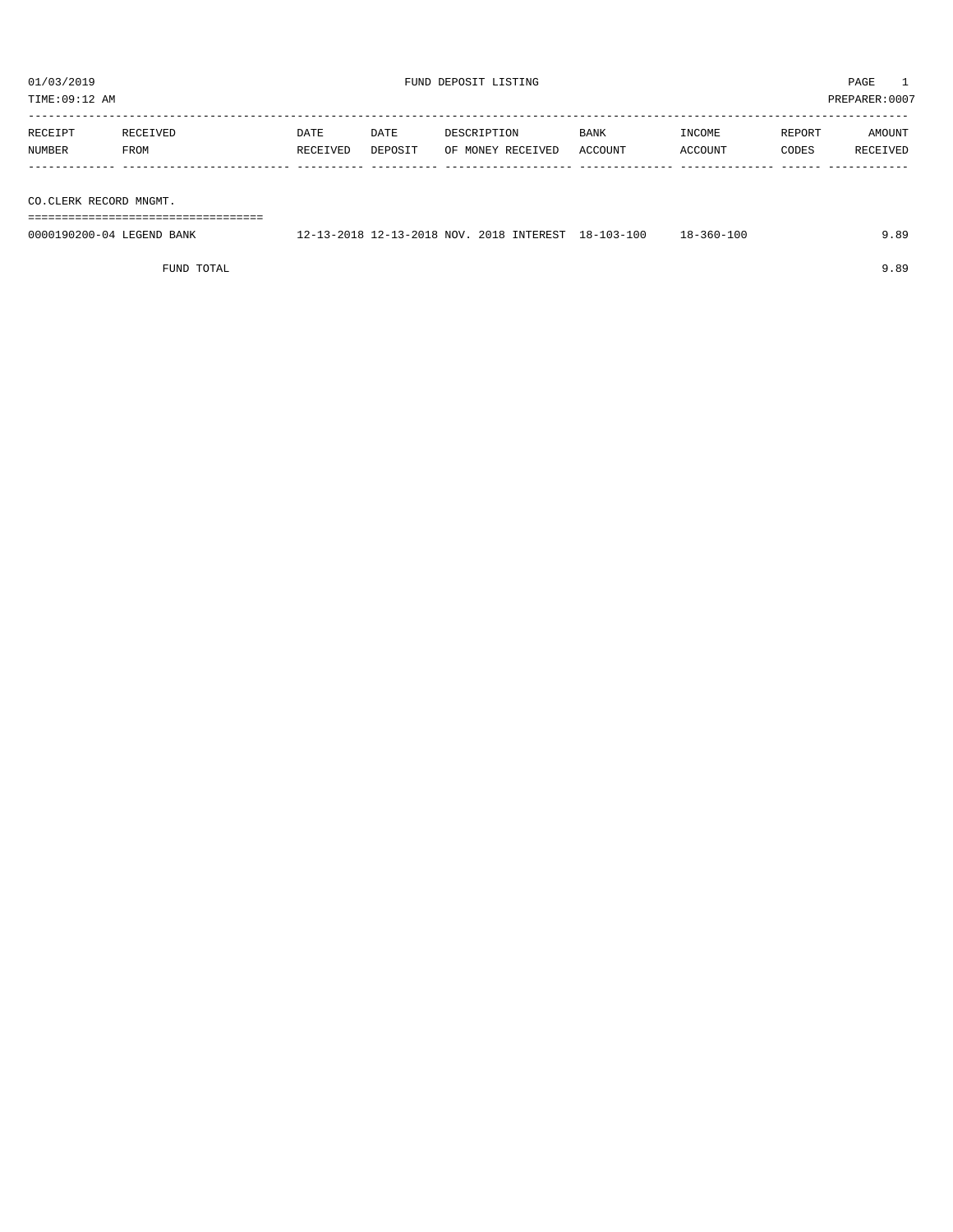| TIME:09:12 AM           |                  |                         |                 |                                  |                        |                   | PREPARER: 0007  |                    |
|-------------------------|------------------|-------------------------|-----------------|----------------------------------|------------------------|-------------------|-----------------|--------------------|
| RECEIPT<br>NUMBER       | RECEIVED<br>FROM | <b>DATE</b><br>RECEIVED | DATE<br>DEPOSIT | DESCRIPTION<br>OF MONEY RECEIVED | <b>BANK</b><br>ACCOUNT | INCOME<br>ACCOUNT | REPORT<br>CODES | AMOUNT<br>RECEIVED |
|                         |                  |                         |                 |                                  |                        |                   |                 |                    |
| DIST.CLK.RECORDS MNGMT. |                  |                         |                 |                                  |                        |                   |                 |                    |
|                         |                  |                         |                 |                                  |                        |                   |                 |                    |

| 0000190174-15 DISTRICT<br>CLERK         | 2018<br>$-30$<br>. 2-06-2018<br><b>NOV</b><br>$12 - 06 - 2018$ | q              | 36<br>$370 -$<br>` Q _ | 06<br>g. |
|-----------------------------------------|----------------------------------------------------------------|----------------|------------------------|----------|
| 0000190200-05<br>LEGEND.<br><b>BANK</b> | , INTEREST<br>201.R<br><b>NOV</b><br>$2 - 13 - 2018$<br>- 2018 | 00<br>19-103-1 | ⊥0 C<br>$9 - 360 - 7$  | 76       |

FUND TOTAL 192.82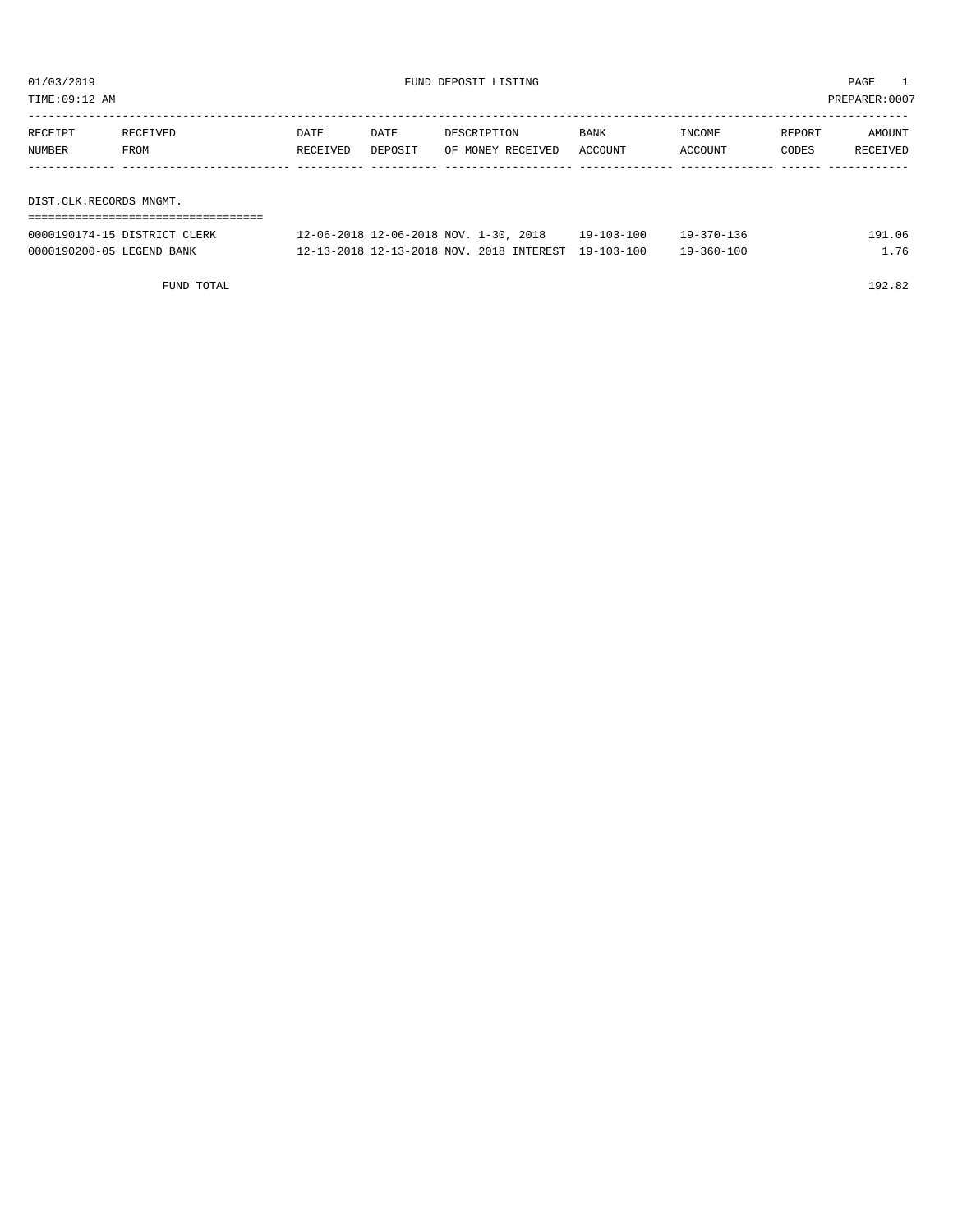| TIME:09:12 AM             | PREPARER:0007                |          |         |                                       |            |                  |        |          |
|---------------------------|------------------------------|----------|---------|---------------------------------------|------------|------------------|--------|----------|
|                           |                              |          |         |                                       |            |                  |        |          |
| RECEIPT                   | RECEIVED                     | DATE     | DATE    | DESCRIPTION                           | BANK       | INCOME           | REPORT | AMOUNT   |
| NUMBER                    | FROM                         | RECEIVED | DEPOSIT | OF MONEY RECEIVED                     | ACCOUNT    | ACCOUNT          | CODES  | RECEIVED |
|                           |                              |          |         |                                       |            |                  |        |          |
|                           |                              |          |         |                                       |            |                  |        |          |
| COUNTY OFFICES REC.MNGMT. |                              |          |         |                                       |            |                  |        |          |
|                           |                              |          |         |                                       |            |                  |        |          |
|                           | 0000190174-16 DISTRICT CLERK |          |         | 12-06-2018 12-06-2018 NOV. 1-30, 2018 | 20-103-100 | $20 - 370 - 135$ |        | 390.00   |

0000190200-06 LEGEND BANK 12-13-2018 12-13-2018 NOV. 2018 INTEREST 20-103-100 20-360-100 6.66

FUND TOTAL 396.66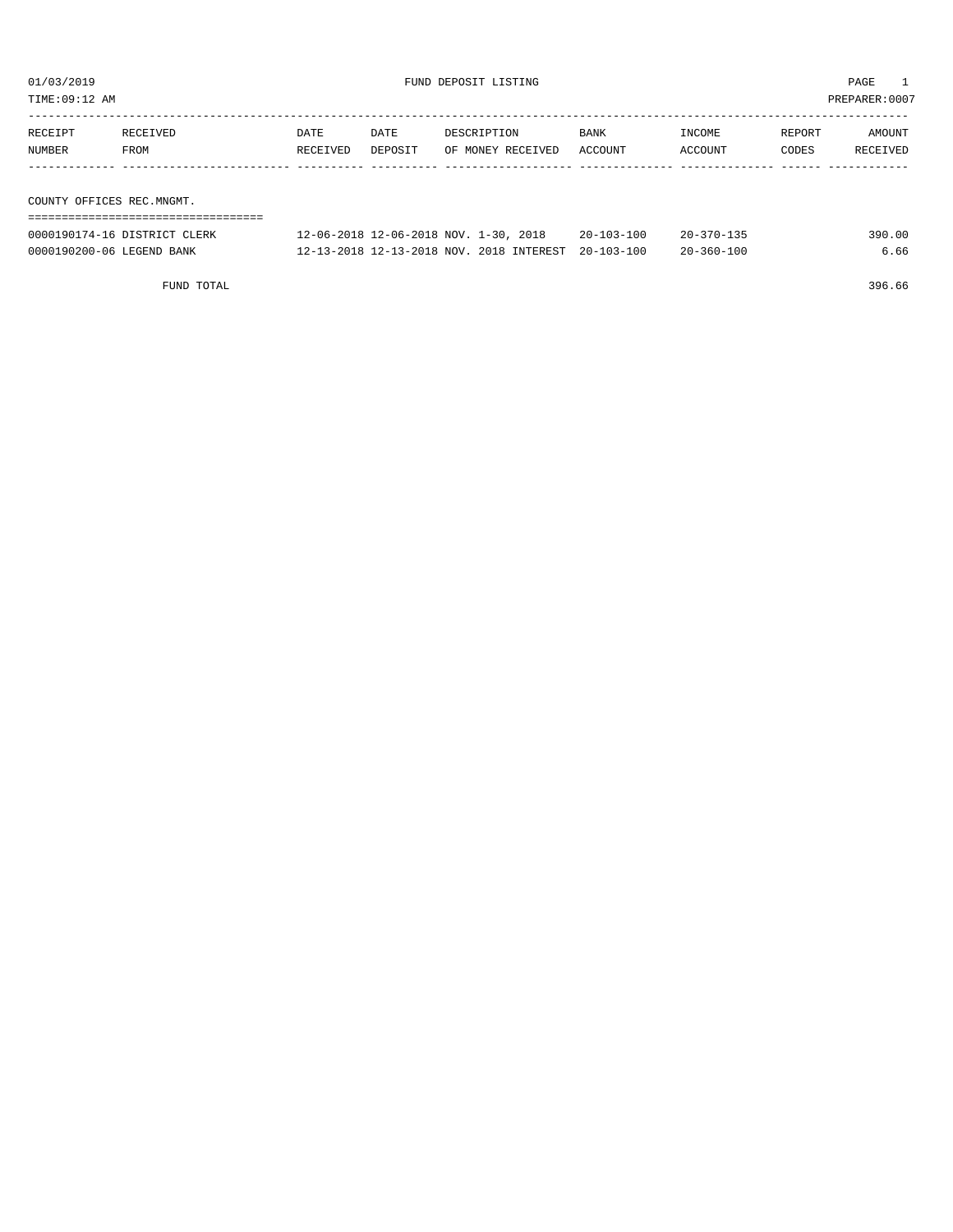01/03/2019 FUND DEPOSIT LISTING PAGE 1

| RECEIPT | RECEIVED | DATE     | DATE    | DESCRIPTION       | <b>BANK</b> | <b>INCOME</b> | REPORT | AMOUNT          |
|---------|----------|----------|---------|-------------------|-------------|---------------|--------|-----------------|
| NUMBER  | FROM     | RECEIVED | DEPOSIT | OF MONEY RECEIVED | ACCOUNT     | ACCOUNT       | CODES  | <b>RECEIVED</b> |
|         |          |          |         |                   |             |               |        |                 |

FANNIN CO. R & B #1 FUND

| ====================================  |                                                      |                  |                  |           |
|---------------------------------------|------------------------------------------------------|------------------|------------------|-----------|
| 0000190163-02 TEXPOOL                 | 12-02-2018 12-02-2018 NOV. 2018 INTEREST             | 21-103-175       | $21 - 360 - 100$ | 32.20     |
| 0000190172-12 JP PCT. # 3             | 12-04-2018 12-04-2018 SEPT. 2018                     | $21 - 103 - 100$ | $21 - 350 - 457$ | 244.40    |
| 0000190173-13 JP PCT. # 3             | 12-04-2018 12-04-2018 OCT. 2018                      | $21 - 103 - 100$ | $21 - 350 - 457$ | 179.24    |
| 0000190174-19 DISTRICT CLERK          | 12-06-2018 12-06-2018 NOV. 1-30, 2018                | $21 - 103 - 100$ | $21 - 350 - 450$ | 524.31    |
| 0000190176-03 APPRAISAL DISTRICT      | 12-06-2018 12-06-2018 TAXES                          | $21 - 103 - 100$ | $21 - 310 - 110$ | 7,687.08  |
| 0000190176-09 APPRAISAL DISTRICT      | 12-06-2018 12-06-2018 TAXES                          | $21 - 103 - 100$ | $21 - 310 - 120$ | 766.90    |
| 0000190182-01 JAMES FOREMAN           | 12-10-2018 12-10-2018 TWO CULVERTS                   | $21 - 103 - 100$ | $21 - 370 - 145$ | 503.82    |
| 0000190184-02 TAX A/C                 | 12-10-2018 12-10-2018 WEEK OF 11/30/18               | $21 - 103 - 100$ | $21 - 321 - 300$ | 1,603.91  |
| 0000190190-04 APPRAISAL DISTRICT      | 12-13-2018 12-13-2018 TAXES                          | $21 - 103 - 100$ | $21 - 310 - 110$ | 8,984.55  |
| 0000190190-10 APPRAISAL DISTRICT      | 12-13-2018 12-13-2018 TAXES                          | $21 - 103 - 100$ | $21 - 310 - 120$ | 251.17    |
| 0000190191-02 TAX A/C                 | 12-13-2018 12-13-2018 WEEK OF 12/7/18                | $21 - 103 - 100$ | $21 - 321 - 300$ | 1,451.06  |
| 0000190192-02 TAX A/C                 | 12-13-2018 12-13-2018 WEEK OF 12/7/18                | $21 - 103 - 100$ | $21 - 321 - 300$ | 2.04      |
| 0000190197-01 ROGER NEAL NICHOLS, JR. | 12-13-2018 12-13-2018 CULVERT                        | $21 - 103 - 100$ | $21 - 370 - 145$ | 252.00    |
| 0000190198-01 HAROLD D. MILLER        | 12-13-2018 12-13-2018 CULVERT & ROCK                 | $21 - 103 - 100$ | $21 - 370 - 145$ | 959.80    |
| 0000190200-07 LEGEND BANK             | 12-13-2018 12-13-2018 NOV. 2018 INTEREST             | $21 - 103 - 100$ | $21 - 360 - 100$ | 4.51      |
| 0000190202-02 COMPTROLLER             | 12-14-2018 12-14-2018 OCT. 2018 LOCAL SAL 21-103-100 |                  | $21 - 318 - 160$ | 5,021.55  |
| 0000190218-08 JP PCT. # 2             | 12-18-2018 12-18-2018 NOV. 2018                      | $21 - 103 - 100$ | $21 - 350 - 456$ | 236.39    |
| 0000190221-13 JP PCT. # 3             | 12-19-2018 12-19-2018 NOV. 2018                      | $21 - 103 - 100$ | $21 - 350 - 457$ | 203.68    |
| 0000190224-03 APPRAISAL DISTRICT      | 12-20-2018 12-20-2018 TAXES                          | $21 - 103 - 100$ | $21 - 310 - 110$ | 14,136.91 |
| 0000190224-09 APPRAISAL DISTRICT      | 12-20-2018 12-20-2018 TAXES                          | $21 - 103 - 100$ | $21 - 310 - 120$ | 298.80    |
| 0000190226-02 TAX A/C                 | 12-20-2018 12-20-2018 WEEK OF 12/14/18               | $21 - 103 - 100$ | $21 - 321 - 300$ | 1,141.28  |
| 0000190227-02 TAX A/C                 | 12-20-2018 12-20-2018 WEEK OF 12/14/18               | $21 - 103 - 100$ | $21 - 321 - 300$ | 6.12      |
| 0000190228-02 TAX A/C                 | 12-20-2018 12-20-2018 WEEK OF 11/23/18               | $21 - 103 - 100$ | $21 - 321 - 300$ | 2.04      |
| 0000190243-04 APPRAISAL DISTRICT      | 12-28-2018 12-28-2018 TAXES                          | $21 - 103 - 100$ | $21 - 310 - 110$ | 90,815.90 |
| 0000190243-10 APPRAISAL DISTRICT      | 12-28-2018 12-28-2018 TAXES                          | $21 - 103 - 100$ | $21 - 310 - 120$ | 157.19    |

FUND TOTAL 135,466.85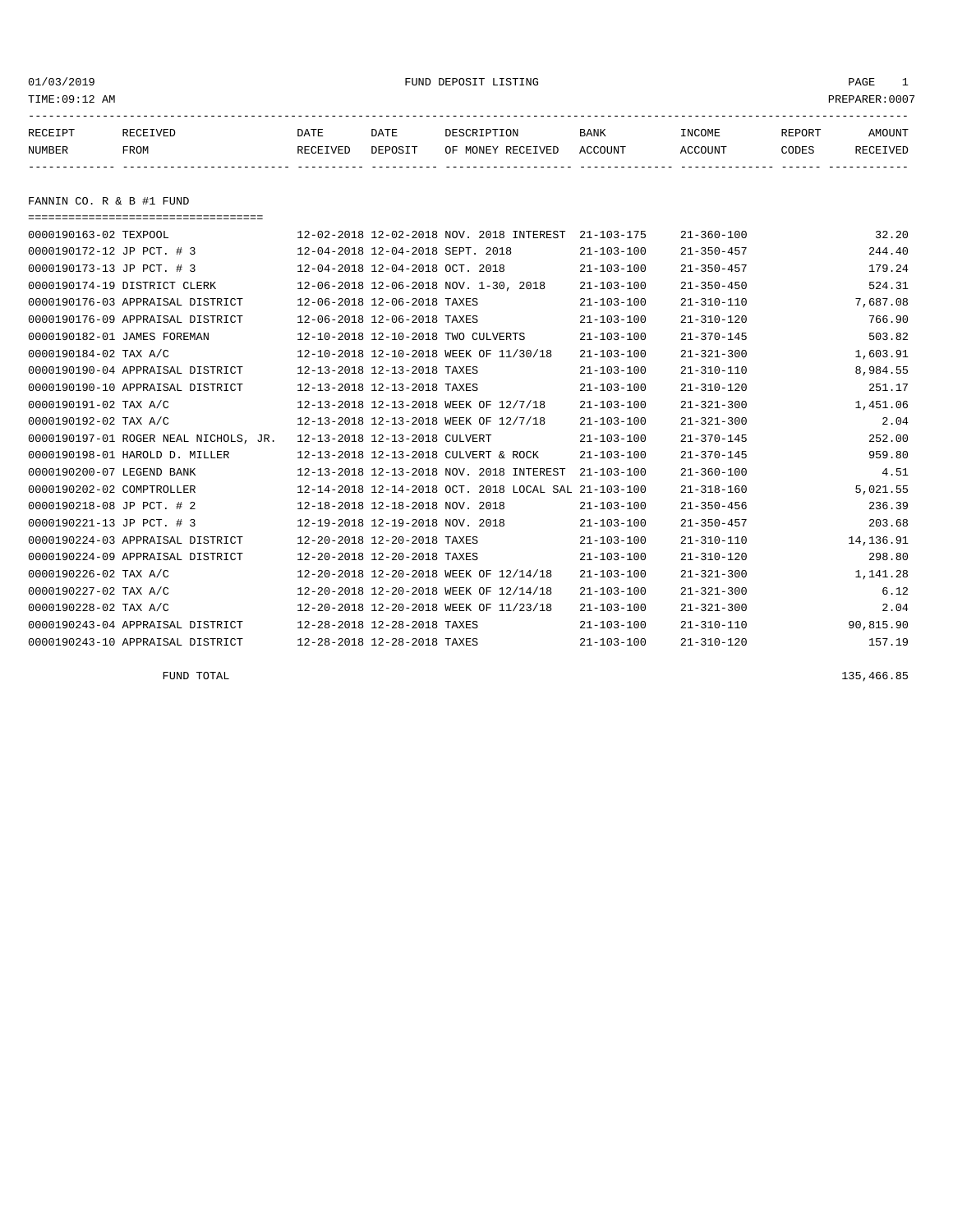### 01/03/2019 FUND DEPOSIT LISTING PAGE 1

| RECEIPT | RECEIVED | DATE            | DATE    | DESCRIPTION       | <b>BANK</b> | <b>INCOME</b> | REPORT | AMOUNT          |
|---------|----------|-----------------|---------|-------------------|-------------|---------------|--------|-----------------|
| NUMBER  | FROM     | <b>RECEIVED</b> | DEPOSIT | OF MONEY RECEIVED | ACCOUNT     | ACCOUNT       | CODES  | <b>RECEIVED</b> |
|         |          |                 |         |                   |             |               |        |                 |

FANNIN CO. R & B #2 FUND

| =====================================                                 |                                                      |                  |                  |            |
|-----------------------------------------------------------------------|------------------------------------------------------|------------------|------------------|------------|
| 0000190163-03 TEXPOOL                                                 | 12-02-2018 12-02-2018 NOV. 2018 INTEREST             | $22 - 103 - 175$ | $22 - 360 - 100$ | 460.54     |
| 0000190172-13 JP PCT. # 3                                             | 12-04-2018 12-04-2018 SEPT. 2018                     | $22 - 103 - 100$ | $22 - 350 - 457$ | 284.69     |
| 0000190173-14 JP PCT. # 3                                             | 12-04-2018 12-04-2018 OCT, 2018                      | $22 - 103 - 100$ | $22 - 350 - 457$ | 208.79     |
| 0000190174-20 DISTRICT CLERK                                          | 12-06-2018 12-06-2018 NOV. 1-30, 2018                | $22 - 103 - 100$ | $22 - 350 - 450$ | 610.75     |
| 0000190176-04 APPRAISAL DISTRICT                                      | 12-06-2018 12-06-2018 TAXES                          | $22 - 103 - 100$ | $22 - 310 - 110$ | 8,954.42   |
| 0000190176-10 APPRAISAL DISTRICT                                      | 12-06-2018 12-06-2018 TAXES                          | $22 - 103 - 100$ | $22 - 310 - 120$ | 893.34     |
| 0000190177-01 REPUBLIC TITLE OF TEXAS,                                | 12-06-2018 12-06-2018 118 JUDAH CIRCLE, L 22-103-100 |                  | $22 - 370 - 150$ | 1,400.00   |
| 0000190184-03 TAX A/C                                                 | 12-10-2018 12-10-2018 WEEK OF 11/30/18               | $22 - 103 - 100$ | $22 - 321 - 300$ | 1,868.34   |
| 0000190190-05 APPRAISAL DISTRICT                                      | 12-13-2018 12-13-2018 TAXES                          | $22 - 103 - 100$ | $22 - 310 - 110$ | 10,465.81  |
| 0000190190-11 APPRAISAL DISTRICT                                      | 12-13-2018 12-13-2018 TAXES                          | $22 - 103 - 100$ | $22 - 310 - 120$ | 292.58     |
| 0000190191-03 TAX A/C                                                 | 12-13-2018 12-13-2018 WEEK OF 12/7/18                | $22 - 103 - 100$ | $22 - 321 - 300$ | 1,690.29   |
| 0000190192-03 TAX A/C                                                 | 12-13-2018 12-13-2018 WEEK OF 12/7/18                | $22 - 103 - 100$ | $22 - 321 - 300$ | 2.37       |
| 0000190200-08 LEGEND BANK                                             | 12-13-2018 12-13-2018 NOV. 2018 INTEREST             | $22 - 103 - 100$ | $22 - 360 - 100$ | 10.53      |
| 0000190202-03 COMPTROLLER                                             | 12-14-2018 12-14-2018 OCT. 2018 LOCAL SAL 22-103-100 |                  | $22 - 318 - 160$ | 5,849.44   |
| 0000190218-09 JP PCT. # 2                                             | 12-18-2018 12-18-2018 NOV. 2018                      | $22 - 103 - 100$ | $22 - 350 - 456$ | 275.36     |
| 0000190221-14 JP PCT. # 3                                             | 12-19-2018 12-19-2018 NOV. 2018                      | $22 - 103 - 100$ | $22 - 350 - 457$ | 237.26     |
| 0000190224-04 APPRAISAL DISTRICT                                      | 12-20-2018 12-20-2018 TAXES                          | $22 - 103 - 100$ | $22 - 310 - 110$ | 16,467.63  |
| 0000190224-10 APPRAISAL DISTRICT                                      | 12-20-2018 12-20-2018 TAXES                          | $22 - 103 - 100$ | $22 - 310 - 120$ | 348.07     |
| 0000190226-03 TAX A/C                                                 | 12-20-2018 12-20-2018 WEEK OF 12/14/18               | $22 - 103 - 100$ | $22 - 321 - 300$ | 1,329.44   |
| 0000190227-03 TAX A/C                                                 | 12-20-2018 12-20-2018 WEEK OF 12/14/18               | $22 - 103 - 100$ | $22 - 321 - 300$ | 7.12       |
| 0000190228-03 TAX A/C                                                 | 12-20-2018 12-20-2018 WEEK OF 11/23/18               | $22 - 103 - 100$ | $22 - 321 - 300$ | 2.37       |
| 0000190241-01 HIGH DEFINITION HOMES LLC 12-28-2018 12-28-2018 CULVERT |                                                      | $22 - 103 - 100$ | $22 - 370 - 145$ | 225.00     |
| 0000190243-05 APPRAISAL DISTRICT                                      | 12-28-2018 12-28-2018 TAXES                          | $22 - 103 - 100$ | $22 - 310 - 110$ | 105,788.49 |
| 0000190243-11 APPRAISAL DISTRICT                                      | 12-28-2018 12-28-2018 TAXES                          | $22 - 103 - 100$ | $22 - 310 - 120$ | 183.11     |

FUND TOTAL 157,855.74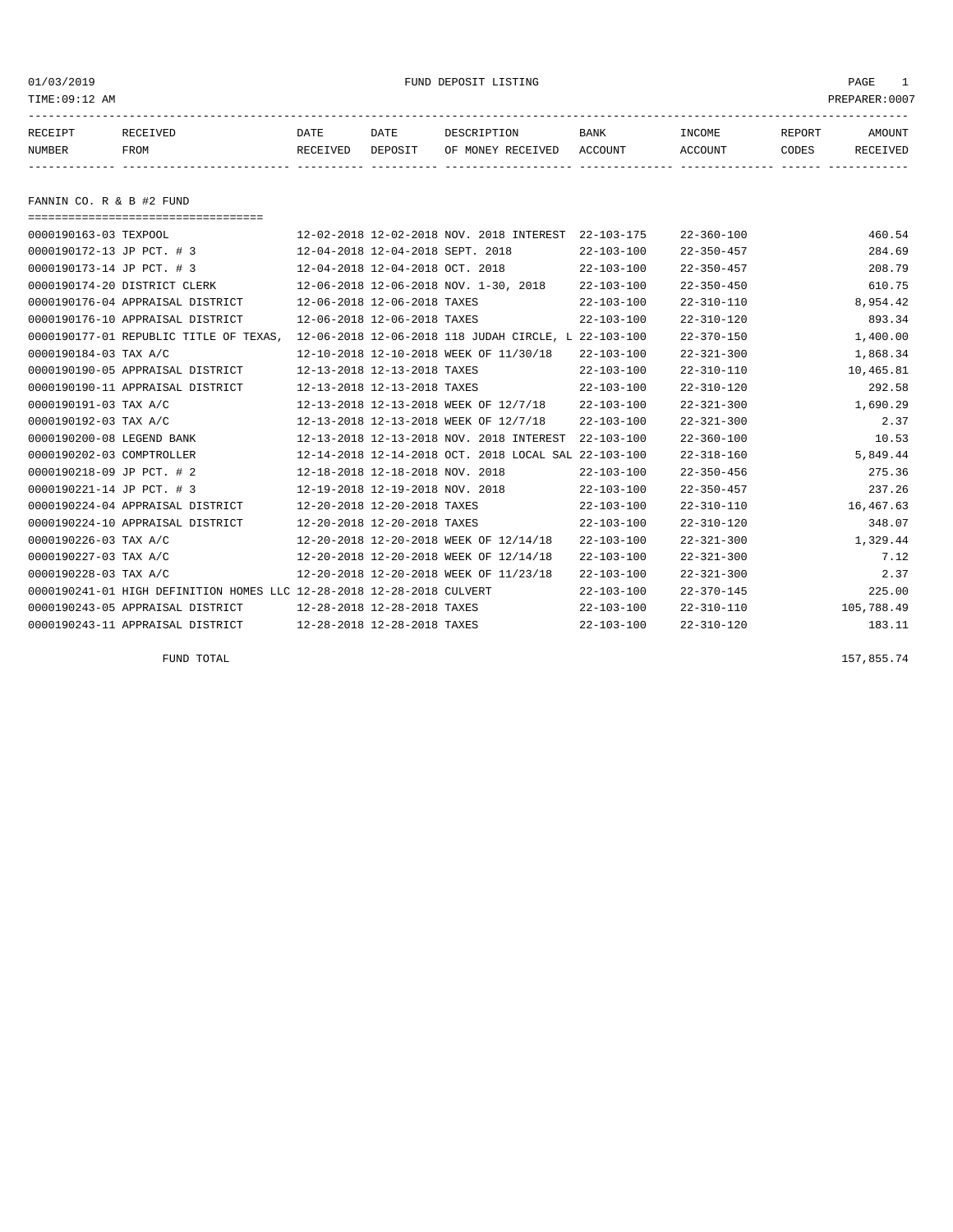#### 01/03/2019 FUND DEPOSIT LISTING PAGE 1

| RECEIPT | <b>RECEIVED</b> | DATE     | DATE    | DESCRIPTION          | <b>BANK</b>    | INCOME  | <b>REPORT</b> | AMOUNT          |
|---------|-----------------|----------|---------|----------------------|----------------|---------|---------------|-----------------|
| NUMBER  | FROM            | RECEIVED | DEPOSIT | RECEIVED<br>OF MONEY | <b>ACCOUNT</b> | ACCOUNT | CODES         | <b>RECEIVED</b> |
|         |                 |          |         |                      |                |         |               |                 |

FANNIN CO. R & B #3 FUND

| ===================================== |                                                      |                  |                  |            |
|---------------------------------------|------------------------------------------------------|------------------|------------------|------------|
| 0000190163-04 TEXPOOL                 | 12-02-2018 12-02-2018 NOV. 2018 INTEREST             | $23 - 103 - 175$ | $23 - 360 - 100$ | 422.12     |
| 0000190172-14 JP PCT. # 3             | 12-04-2018 12-04-2018 SEPT. 2018                     | $23 - 103 - 100$ | $23 - 350 - 457$ | 427.03     |
| 0000190173-15 JP PCT. # 3             | 12-04-2018 12-04-2018 OCT. 2018                      | $23 - 103 - 100$ | $23 - 350 - 457$ | 313.19     |
| 0000190174-21 DISTRICT CLERK          | 12-06-2018 12-06-2018 NOV. 1-30, 2018                | $23 - 103 - 100$ | $23 - 350 - 450$ | 916.13     |
| 0000190176-05 APPRAISAL DISTRICT      | 12-06-2018 12-06-2018 TAXES                          | $23 - 103 - 100$ | $23 - 310 - 110$ | 13, 431.63 |
| 0000190176-11 APPRAISAL DISTRICT      | 12-06-2018 12-06-2018 TAXES                          | $23 - 103 - 100$ | $23 - 310 - 120$ | 1,340.00   |
| 0000190184-04 TAX A/C                 | 12-10-2018 12-10-2018 WEEK OF 11/30/18               | $23 - 103 - 100$ | $23 - 321 - 300$ | 2,802.51   |
| 0000190187-01 FANNIN COUNTY ELECTRIC  | 12-10-2018 12-10-2018 REFUND CHECK                   | $23 - 103 - 100$ | $23 - 370 - 130$ | 92.51      |
| 0000190190-06 APPRAISAL DISTRICT      | 12-13-2018 12-13-2018 TAXES                          | $23 - 103 - 100$ | $23 - 310 - 110$ | 15,698.71  |
| 0000190190-12 APPRAISAL DISTRICT      | 12-13-2018 12-13-2018 TAXES                          | $23 - 103 - 100$ | $23 - 310 - 120$ | 438.87     |
| 0000190191-04 TAX A/C                 | 12-13-2018 12-13-2018 WEEK OF 12/7/18                | $23 - 103 - 100$ | $23 - 321 - 300$ | 2,535.43   |
| 0000190192-04 TAX A/C                 | 12-13-2018 12-13-2018 WEEK OF 12/7/18                | $23 - 103 - 100$ | $23 - 321 - 300$ | 3.56       |
| 0000190200-09 LEGEND BANK             | 12-13-2018 12-13-2018 NOV. 2018 INTEREST             | $23 - 103 - 100$ | $23 - 360 - 100$ | 49.98      |
| 0000190201-01 TERREL L. MORRIS        | 12-14-2018 12-14-2018 CULVERT                        | $23 - 103 - 100$ | $23 - 370 - 145$ | 484.80     |
| 0000190202-04 COMPTROLLER             | 12-14-2018 12-14-2018 OCT. 2018 LOCAL SAL 23-103-100 |                  | $23 - 318 - 160$ | 8,774.16   |
| 0000190203-01 CITY OF HONEY GROVE     | 12-14-2018 12-14-2018 CULVERT & FUEL                 | $23 - 103 - 100$ | $23 - 370 - 145$ | 794.18     |
| 0000190218-10 JP PCT. # 2             | 12-18-2018 12-18-2018 NOV. 2018                      | $23 - 103 - 100$ | $23 - 350 - 456$ | 413.04     |
| 0000190221-15 JP PCT. # 3             | 12-19-2018 12-19-2018 NOV. 2018                      | $23 - 103 - 100$ | $23 - 350 - 457$ | 355.88     |
| 0000190224-05 APPRAISAL DISTRICT      | 12-20-2018 12-20-2018 TAXES                          | $23 - 103 - 100$ | $23 - 310 - 110$ | 24,701.44  |
| 0000190224-11 APPRAISAL DISTRICT      | 12-20-2018 12-20-2018 TAXES                          | $23 - 103 - 100$ | $23 - 310 - 120$ | 522.10     |
| 0000190226-04 TAX A/C                 | 12-20-2018 12-20-2018 WEEK OF 12/14/18               | $23 - 103 - 100$ | $23 - 321 - 300$ | 1,994.16   |
| 0000190227-04 TAX A/C                 | 12-20-2018 12-20-2018 WEEK OF 12/14/18               | $23 - 103 - 100$ | $23 - 321 - 300$ | 10.68      |
| 0000190228-04 TAX A/C                 | 12-20-2018 12-20-2018 WEEK OF 11/23/18               | $23 - 103 - 100$ | $23 - 321 - 300$ | 3.56       |
| 0000190243-06 APPRAISAL DISTRICT      | 12-28-2018 12-28-2018 TAXES                          | $23 - 103 - 100$ | $23 - 310 - 110$ | 158,682.74 |
| 0000190243-12 APPRAISAL DISTRICT      | 12-28-2018 12-28-2018 TAXES                          | $23 - 103 - 100$ | $23 - 310 - 120$ | 274.67     |

FUND TOTAL 235,483.08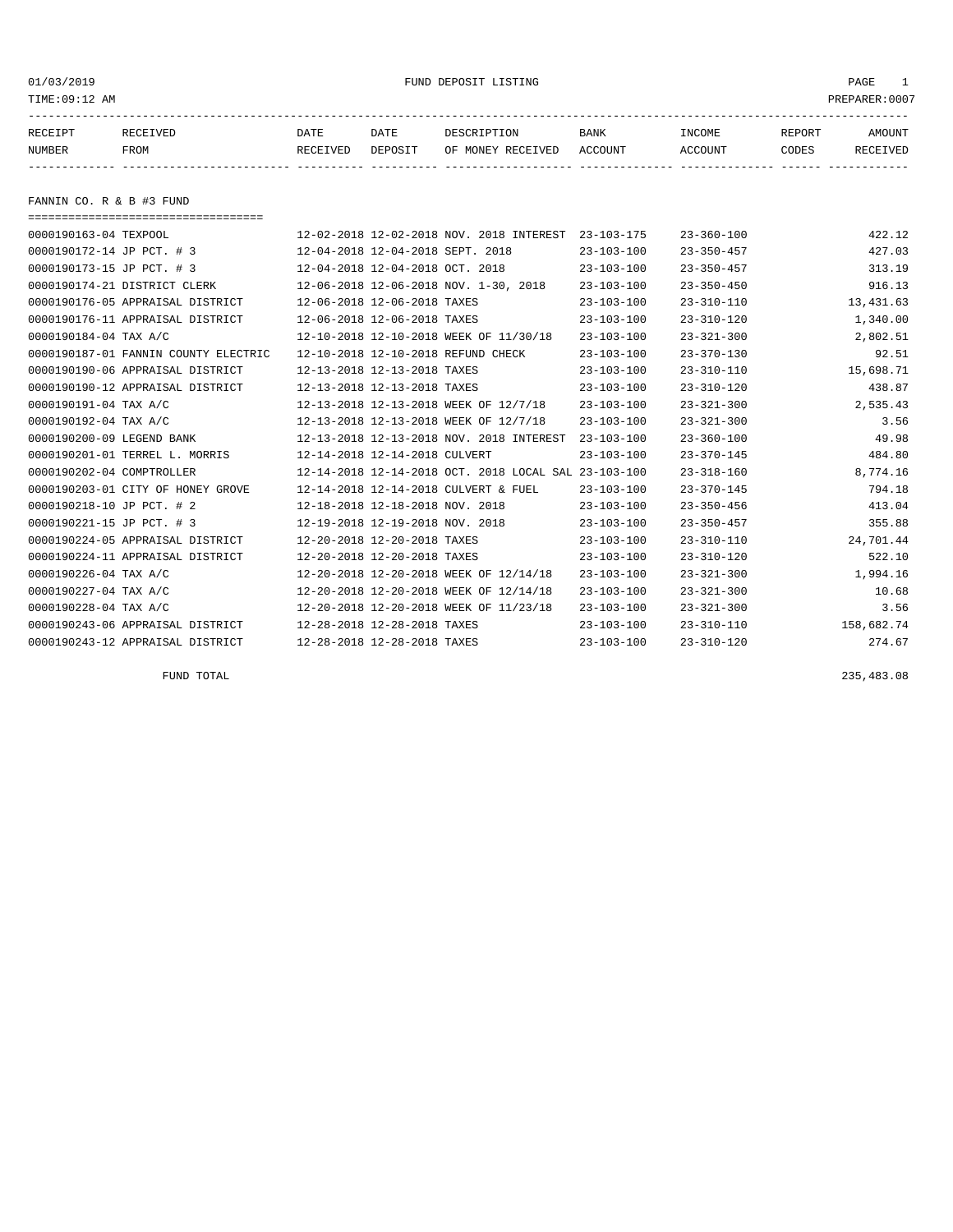01/03/2019 FUND DEPOSIT LISTING PAGE 1

| RECEIPT | <b>RECEIVED</b> | DATE     | DATE    | DESCRIPTION       | <b>BANK</b> | INCOME  | <b>REPORT</b> | AMOUNT          |
|---------|-----------------|----------|---------|-------------------|-------------|---------|---------------|-----------------|
| NUMBER  | FROM            | RECEIVED | DEPOSIT | OF MONEY RECEIVED | ACCOUNT     | ACCOUNT | CODES         | <b>RECEIVED</b> |
|         |                 |          |         |                   |             |         |               |                 |

FANNIN CO. R & B #4 FUND

| ==================================== |                                                      |                  |                  |           |
|--------------------------------------|------------------------------------------------------|------------------|------------------|-----------|
| 0000190163-05 TEXPOOL                | 12-02-2018 12-02-2018 NOV. 2018 INTEREST             | $24 - 103 - 175$ | $24 - 360 - 100$ | 254.58    |
| 0000190172-15 JP PCT. # 3            | 12-04-2018 12-04-2018 SEPT. 2018                     | $24 - 103 - 100$ | $24 - 350 - 457$ | 243.08    |
| 0000190173-16 JP PCT. # 3            | 12-04-2018 12-04-2018 OCT. 2018                      | $24 - 103 - 100$ | $24 - 350 - 457$ | 178.28    |
| 0000190174-22 DISTRICT CLERK         | 12-06-2018 12-06-2018 NOV. 1-30, 2018                | $24 - 103 - 100$ | $24 - 350 - 450$ | 521.49    |
| 0000190176-06 APPRAISAL DISTRICT     | 12-06-2018 12-06-2018 TAXES                          | $24 - 103 - 100$ | $24 - 310 - 110$ | 7,645.58  |
| 0000190176-12 APPRAISAL DISTRICT     | 12-06-2018 12-06-2018 TAXES                          | $24 - 103 - 100$ | $24 - 310 - 120$ | 762.76    |
| 0000190184-05 TAX A/C                | 12-10-2018 12-10-2018 WEEK OF 11/30/18               | $24 - 103 - 100$ | $24 - 321 - 300$ | 1,595.24  |
| 0000190190-07 APPRAISAL DISTRICT     | 12-13-2018 12-13-2018 TAXES                          | $24 - 103 - 100$ | $24 - 310 - 110$ | 8,936.06  |
| 0000190190-13 APPRAISAL DISTRICT     | 12-13-2018 12-13-2018 TAXES                          | $24 - 103 - 100$ | $24 - 310 - 120$ | 249.82    |
| 0000190191-05 TAX A/C                | 12-13-2018 12-13-2018 WEEK OF 12/7/18                | $24 - 103 - 100$ | $24 - 321 - 300$ | 1,443.22  |
| 0000190192-05 TAX A/C                | 12-13-2018 12-13-2018 WEEK OF 12/7/18                | $24 - 103 - 100$ | $24 - 321 - 300$ | 2.03      |
| 0000190200-10 LEGEND BANK            | 12-13-2018 12-13-2018 NOV. 2018 INTEREST             | $24 - 103 - 100$ | $24 - 360 - 100$ | 9.07      |
| 0000190202-05 COMPTROLLER            | 12-14-2018 12-14-2018 OCT. 2018 LOCAL SAL 24-103-100 |                  | $24 - 318 - 160$ | 4,994.45  |
| 0000190218-11 JP PCT. # 2            | 12-18-2018 12-18-2018 NOV. 2018                      | $24 - 103 - 100$ | $24 - 350 - 456$ | 235.11    |
| 0000190221-16 JP PCT. # 3            | 12-19-2018 12-19-2018 NOV. 2018                      | $24 - 103 - 100$ | $24 - 350 - 457$ | 202.57    |
| 0000190224-06 APPRAISAL DISTRICT     | 12-20-2018 12-20-2018 TAXES                          | $24 - 103 - 100$ | $24 - 310 - 110$ | 14,060.61 |
| 0000190224-12 APPRAISAL DISTRICT     | 12-20-2018 12-20-2018 TAXES                          | $24 - 103 - 100$ | $24 - 310 - 120$ | 297.19    |
| 0000190226-05 TAX A/C                | 12-20-2018 12-20-2018 WEEK OF 12/14/18               | $24 - 103 - 100$ | $24 - 321 - 300$ | 1,135.12  |
| 0000190227-05 TAX A/C                | 12-20-2018 12-20-2018 WEEK OF 12/14/18               | $24 - 103 - 100$ | $24 - 321 - 300$ | 6.08      |
| 0000190228-05 TAX A/C                | 12-20-2018 12-20-2018 WEEK OF 11/23/18               | $24 - 103 - 100$ | $24 - 321 - 300$ | 2.03      |
| 0000190230-01 DODD CITY VFD          | 12-20-2018 12-20-2018 FUEL                           | $24 - 103 - 100$ | $24 - 370 - 145$ | 62.10     |
| 0000190243-07 APPRAISAL DISTRICT     | 12-28-2018 12-28-2018 TAXES                          | $24 - 103 - 100$ | $24 - 310 - 110$ | 90,325.73 |
| 0000190243-13 APPRAISAL DISTRICT     | 12-28-2018 12-28-2018 TAXES                          | $24 - 103 - 100$ | $24 - 310 - 120$ | 156.34    |

FUND TOTAL 133,318.54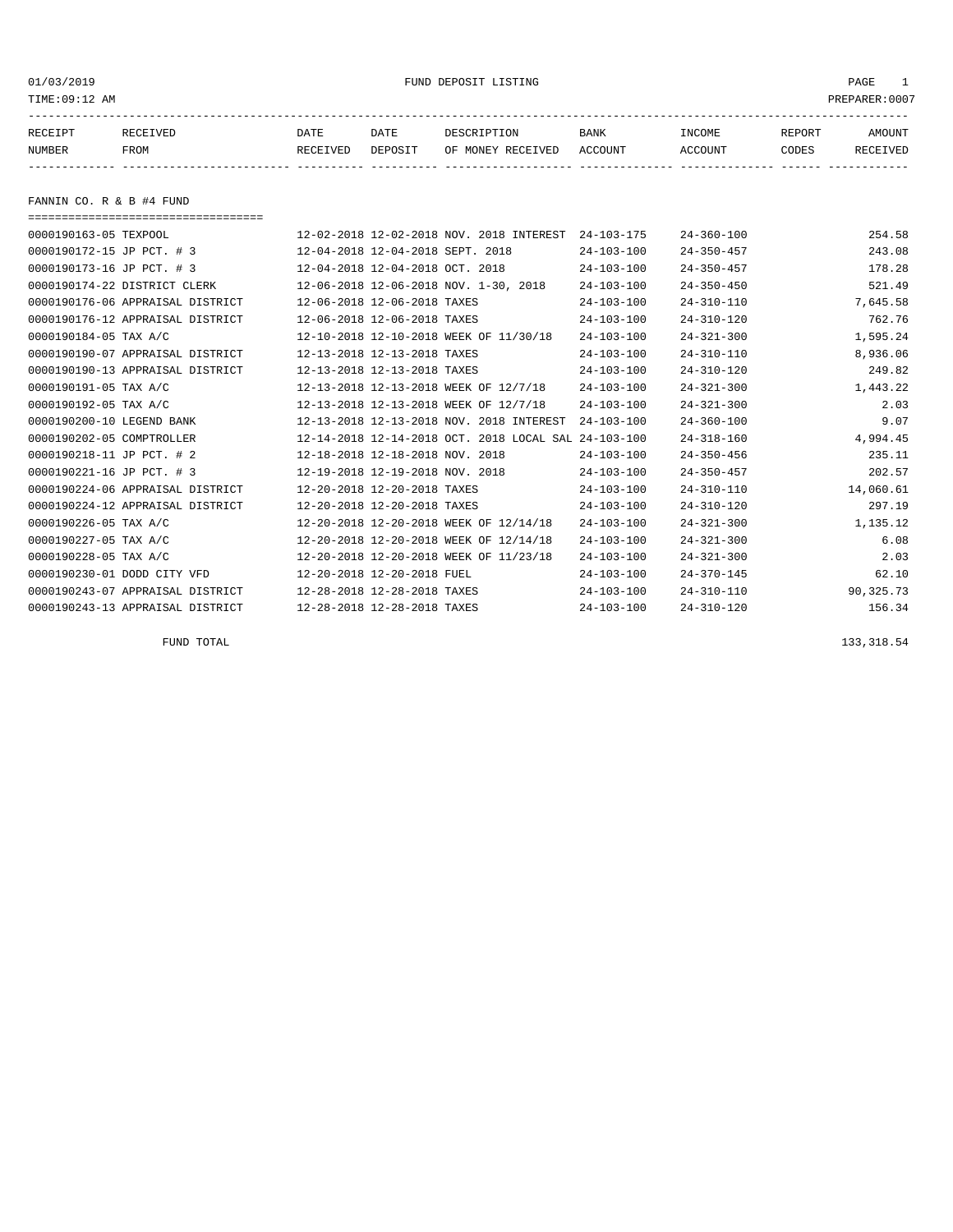| 01/03/2019<br>TIME:09:12 AM                            |                  |                  |                                                     | FUND DEPOSIT LISTING             |                  |                   |                 | PAGE<br>PREPARER: 0007 |
|--------------------------------------------------------|------------------|------------------|-----------------------------------------------------|----------------------------------|------------------|-------------------|-----------------|------------------------|
| RECEIPT<br><b>NUMBER</b>                               | RECEIVED<br>FROM | DATE<br>RECEIVED | DATE<br>DEPOSIT                                     | DESCRIPTION<br>OF MONEY RECEIVED | BANK<br>ACCOUNT  | INCOME<br>ACCOUNT | REPORT<br>CODES | AMOUNT<br>RECEIVED     |
| J.P.#1 JUST.CT.TECHNOLOGY<br>0000190200-11 LEGEND BANK |                  |                  | 12-13-2018 12-13-2018 NOV. 2018 INTEREST 26-103-100 |                                  | $26 - 360 - 100$ |                   | 7.14            |                        |

FUND TOTAL  $7.14$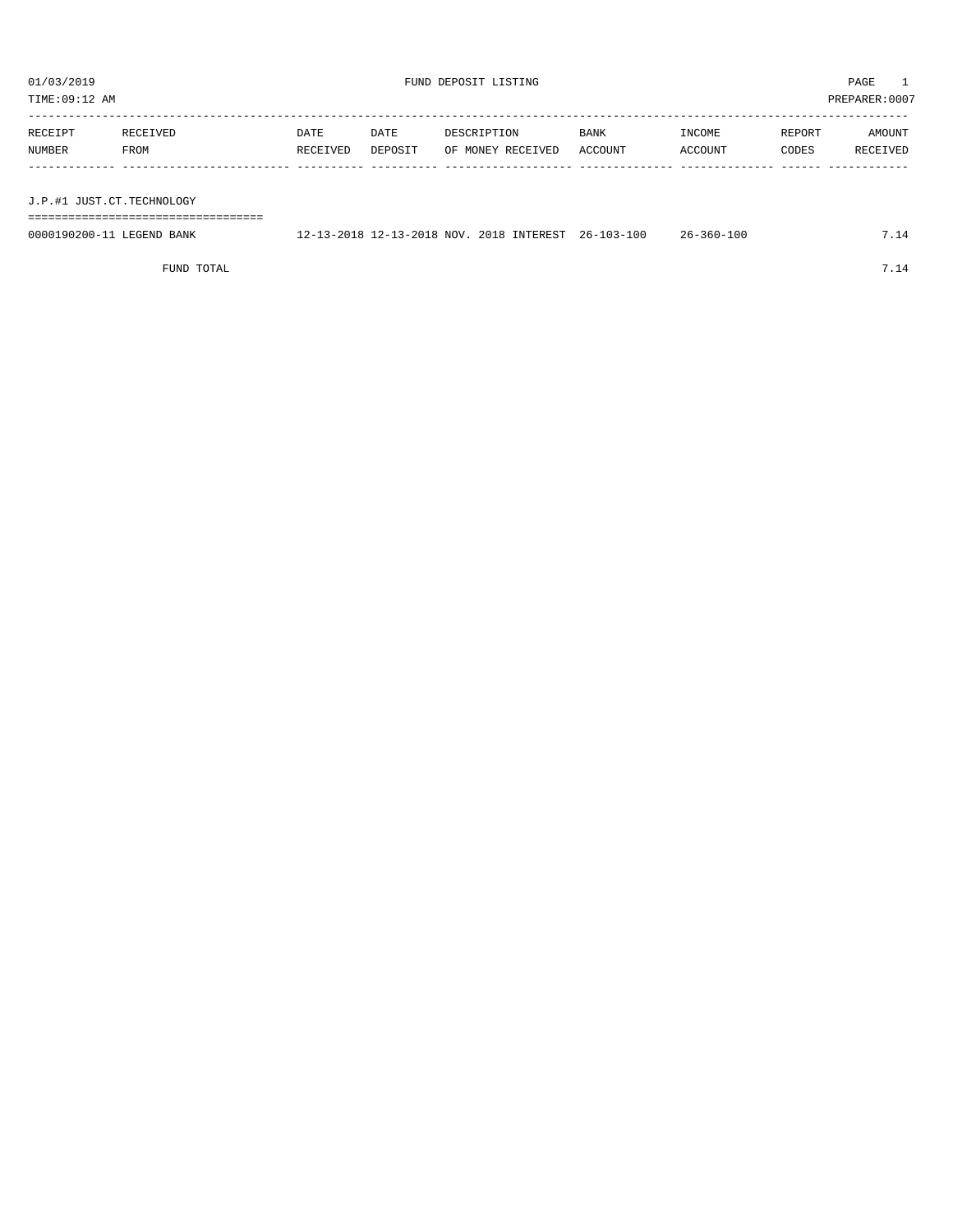| TIME:09:12 AM<br>PREPARER: 0007 |                  |                         |                 |                                  |                 |                   |                 |                    |  |  |  |  |
|---------------------------------|------------------|-------------------------|-----------------|----------------------------------|-----------------|-------------------|-----------------|--------------------|--|--|--|--|
| RECEIPT<br>NUMBER               | RECEIVED<br>FROM | <b>DATE</b><br>RECEIVED | DATE<br>DEPOSIT | DESCRIPTION<br>OF MONEY RECEIVED | BANK<br>ACCOUNT | INCOME<br>ACCOUNT | REPORT<br>CODES | AMOUNT<br>RECEIVED |  |  |  |  |
|                                 |                  |                         |                 |                                  |                 |                   |                 |                    |  |  |  |  |
| J.P.#2 JUST.CT.TECHNOLOGY       |                  |                         |                 |                                  |                 |                   |                 |                    |  |  |  |  |
|                                 |                  |                         |                 |                                  |                 |                   |                 |                    |  |  |  |  |

|  |  |  | U.F.#4 UUSI.CI.IBCHNOUUGI |  |
|--|--|--|---------------------------|--|
|  |  |  |                           |  |

| 0000190200-12 LEGEND BANK | 12-13-2018 12-13-2018 NOV, 2018 INTEREST 27-103-100 |                  | $27 - 360 - 100$ | 59    |
|---------------------------|-----------------------------------------------------|------------------|------------------|-------|
| 0000190218-07 JP PCT. # 2 | 12-18-2018 12-18-2018 NOV. 2018                     | $27 - 103 - 100$ | $27 - 370 - 456$ | 12.00 |

FUND TOTAL 13.59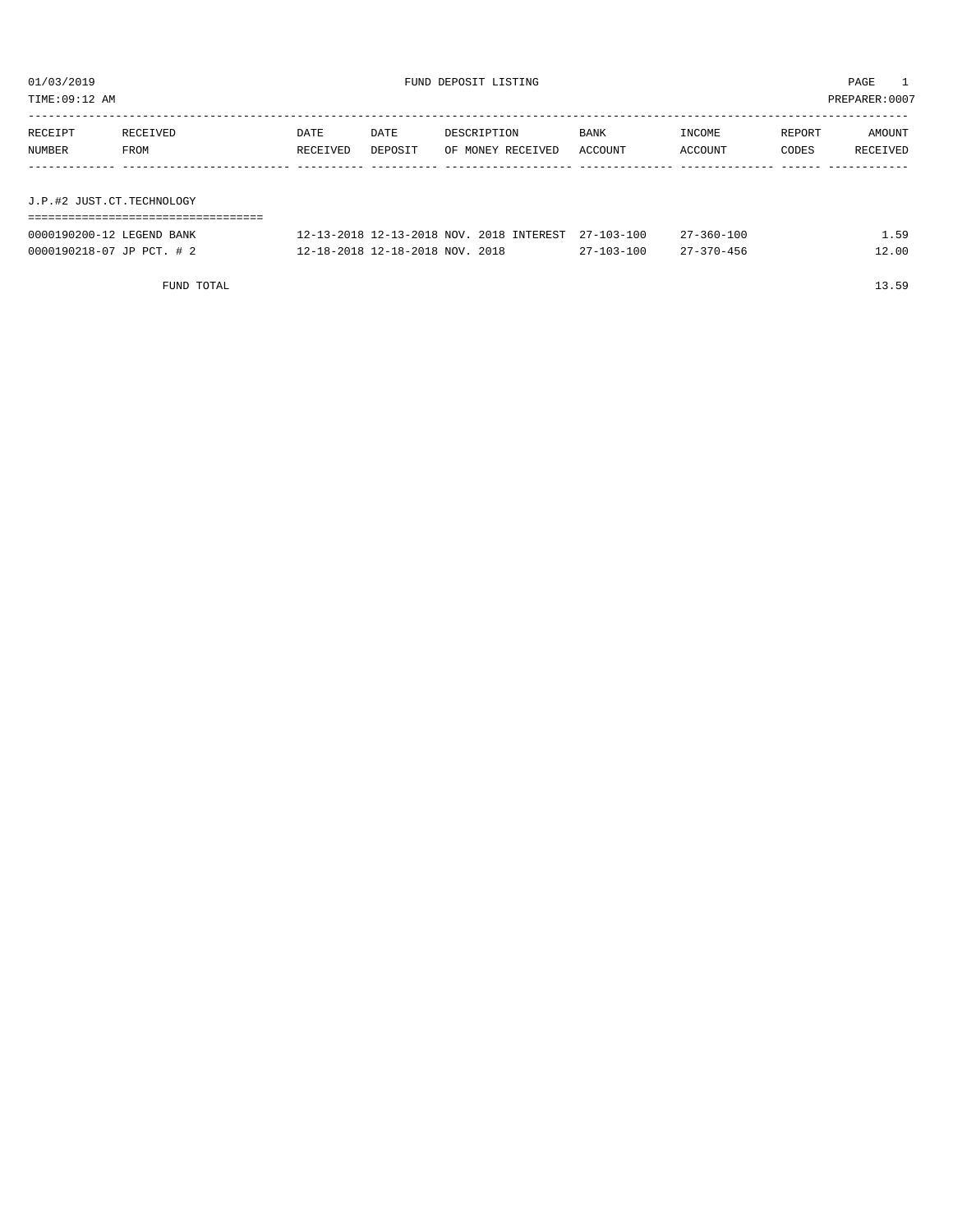TIME:09:12 AM PREPARER:0007

| RECEIPT | RECEIVED | DATE     | DATE    | DESCRIPTION       | <b>BANK</b> | INCOME  | REPORT | AMOUNT   |
|---------|----------|----------|---------|-------------------|-------------|---------|--------|----------|
| NUMBER  | FROM     | RECEIVED | DEPOSIT | OF MONEY RECEIVED | ACCOUNT     | ACCOUNT | CODES  | RECEIVED |
|         |          |          |         |                   |             |         |        |          |
|         |          |          |         |                   |             |         |        |          |

## J.P.#3 JUST.CT.TECHNOLOGY

| 0000190172-11 JP PCT. # 3 | 12-04-2018 12-04-2018 SEPT. 2018                    | 28-103-100       | 28-370-456       | 115.18 |
|---------------------------|-----------------------------------------------------|------------------|------------------|--------|
| 0000190173-12 JP PCT. # 3 | 12-04-2018 12-04-2018 OCT. 2018                     | $28 - 103 - 100$ | $28 - 370 - 456$ | 64.69  |
| 0000190200-13 LEGEND BANK | 12-13-2018 12-13-2018 NOV. 2018 INTEREST 28-103-100 |                  | $28 - 360 - 100$ | 0.81   |
| 0000190221-12 JP PCT. # 3 | 12-19-2018 12-19-2018 NOV. 2018                     | $28 - 103 - 100$ | $28 - 370 - 456$ | 72.15  |

FUND TOTAL 252.83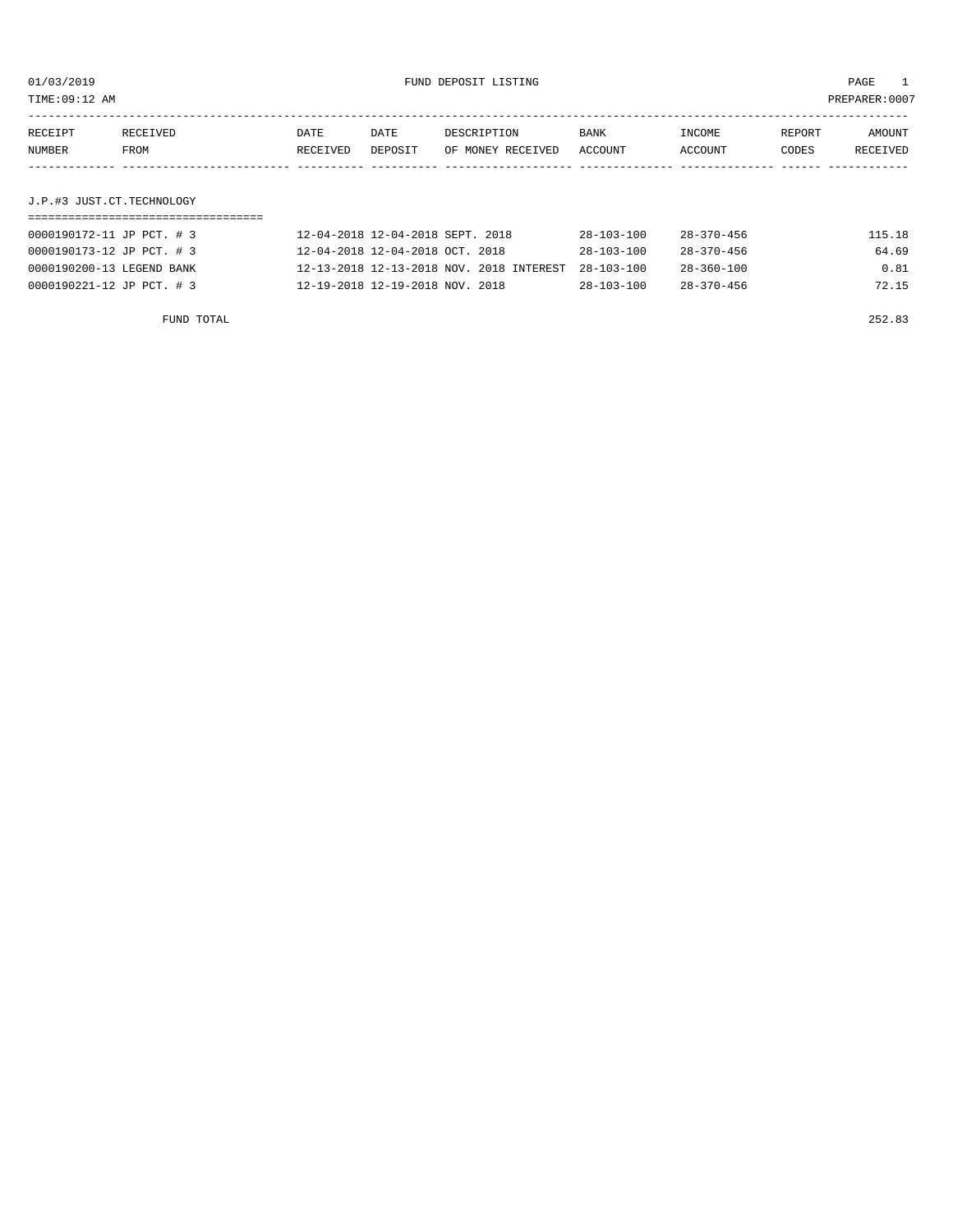TIME:09:12 AM PREPARER:0007

| RECEIPT | RECEIVED                    | DATE     | DATE    | DESCRIPTION       | BANK    | INCOME  | REPORT | AMOUNT   |
|---------|-----------------------------|----------|---------|-------------------|---------|---------|--------|----------|
| NUMBER  | FROM                        | RECEIVED | DEPOSIT | OF MONEY RECEIVED | ACCOUNT | ACCOUNT | CODES  | RECEIVED |
|         |                             |          |         |                   |         |         |        |          |
|         |                             |          |         |                   |         |         |        |          |
|         | DISTRICT CT.RECORDS ARCHIVE |          |         |                   |         |         |        |          |
|         |                             |          |         |                   |         |         |        |          |

| 0000190174-17 DISTRICT CLERK | 12-06-2018 12-06-2018 NOV. 1-30, 2018               | $34 - 103 - 100$ | $34 - 370 - 450$ | 332.78 |
|------------------------------|-----------------------------------------------------|------------------|------------------|--------|
| 0000190200-14 LEGEND BANK    | 12-13-2018 12-13-2018 NOV. 2018 INTEREST 34-103-100 |                  | $34 - 360 - 100$ | 4.25   |

FUND TOTAL 337.03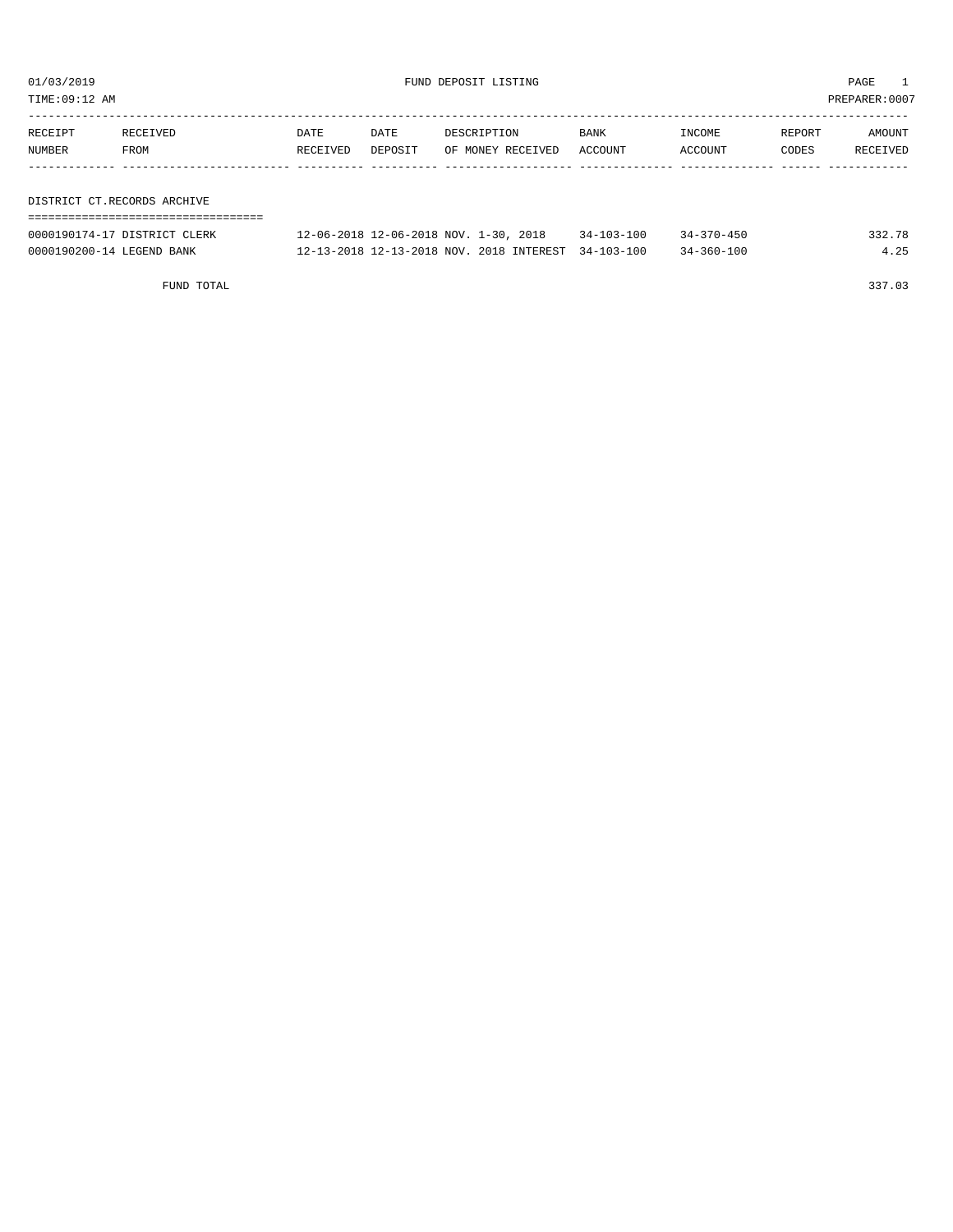TIME:09:12 AM PREPARER:0007

| RECEIPT          | RECEIVED | <b>DATE</b> | DATE    | DESCRIPTION       | <b>BANK</b> | INCOME  | REPORT | AMOUNT   |
|------------------|----------|-------------|---------|-------------------|-------------|---------|--------|----------|
| NUMBER           | FROM     | RECEIVED    | DEPOSIT | OF MONEY RECEIVED | ACCOUNT     | ACCOUNT | CODES  | RECEIVED |
|                  |          |             |         |                   |             |         |        |          |
|                  |          |             |         |                   |             |         |        |          |
| LAW LIRRARY FIND |          |             |         |                   |             |         |        |          |

LAW LIBRARY FUND

| --------------------------------------<br>------------------------------------- |  |  |  |  |  |  |  |  |  |  |  |  |  |  |  |  |  |
|---------------------------------------------------------------------------------|--|--|--|--|--|--|--|--|--|--|--|--|--|--|--|--|--|
|                                                                                 |  |  |  |  |  |  |  |  |  |  |  |  |  |  |  |  |  |

| 0000190174-18 DISTRICT CLERK | 12-06-2018 12-06-2018 NOV. 1-30, 2018               | $35 - 103 - 100$ | $35 - 340 - 450$ | 740.23 |
|------------------------------|-----------------------------------------------------|------------------|------------------|--------|
| 0000190200-15 LEGEND BANK    | 12-13-2018 12-13-2018 NOV. 2018 INTEREST 35-103-100 |                  | $35 - 360 - 100$ | 24.13  |

FUND TOTAL 764.36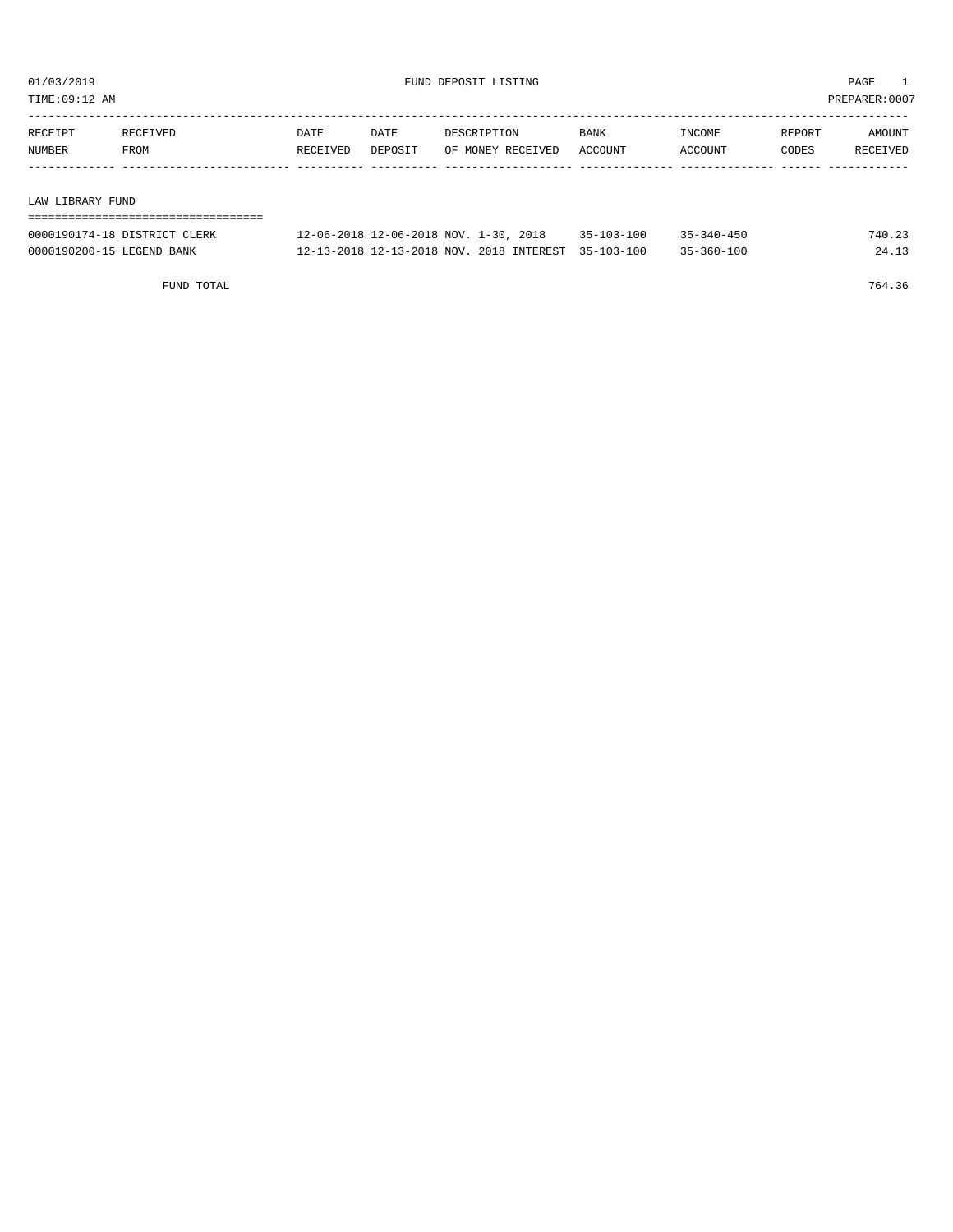01/03/2019 FUND DEPOSIT LISTING PAGE 1

| RECEIPT | <b>RECEIVED</b> | DATE            | DATE    | DESCRIPTION       | <b>BANK</b> | <b>TNCOME</b>  | REPORT | AMOUNT          |
|---------|-----------------|-----------------|---------|-------------------|-------------|----------------|--------|-----------------|
| NUMBER  | FROM            | <b>RECEIVED</b> | DEPOSIT | OF MONEY RECEIVED | ACCOUNT     | <b>ACCOUNT</b> | CODES  | <b>RECEIVED</b> |
|         |                 |                 |         |                   |             |                |        |                 |

D.A. FEE ACCOUNT FUND

| ______________________________________ |                                                      |                  |       |
|----------------------------------------|------------------------------------------------------|------------------|-------|
| 0000190167-01 DISTRICT ATTORNEY TRUST  | 12-03-2018 12-03-2018 DISTRICT ATTORNEY F 36-103-136 | $36 - 340 - 475$ | 75.00 |
| 0000190175-01 COUNTY CLERK             | 12-06-2018 12-06-2018 BLOOD DRAW - CLINTO 36-103-136 | 36-370-130       | 1.29  |
| 0000190175-02 COUNTY CLERK             | 12-06-2018 12-06-2018 BLOOD DRAW- WESLEY 36-103-136  | $36 - 370 - 130$ | 8.00  |
| 0000190175-03 COUNTY CLERK             | 12-06-2018 12-06-2018 BLOOD DRAW- DANIEL 36-103-136  | $36 - 370 - 130$ | 3.60  |
| 0000190200-23 LEGEND BANK              | 12-13-2018 12-13-2018 NOV. 2018 INTEREST 36-103-136  | $36 - 360 - 100$ | 0.94  |
| 0000190200-24 LEGEND BANK              | 12-13-2018 12-13-2018 NOV. 2018 INTEREST 36-103-236  | $36 - 360 - 236$ | 1.62  |
|                                        |                                                      |                  |       |

FUND TOTAL 90.45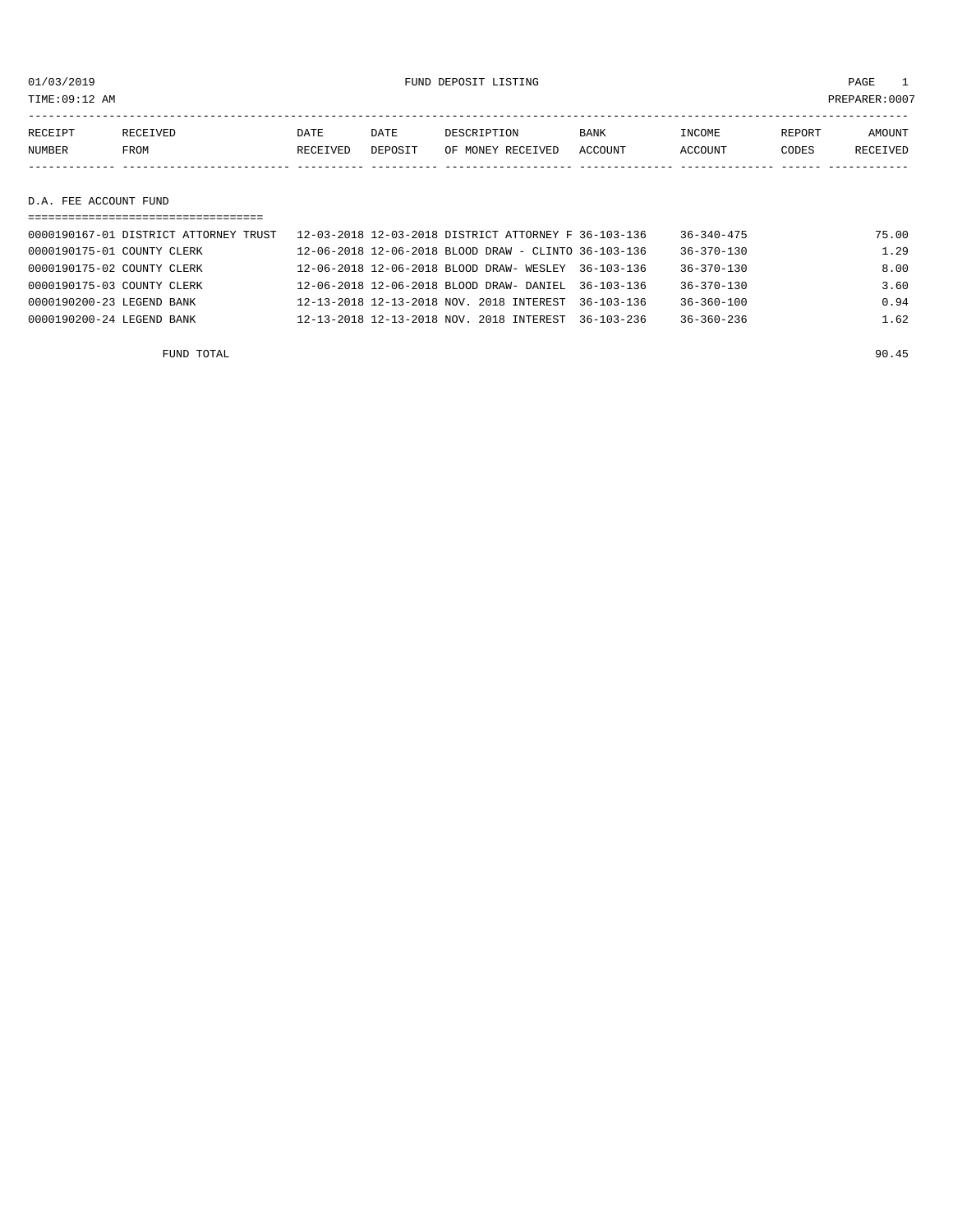| TIME:09:12 AM      |          |          |         |                   |             |         | PREPARER:0007 |          |  |
|--------------------|----------|----------|---------|-------------------|-------------|---------|---------------|----------|--|
|                    |          |          |         |                   |             |         |               |          |  |
| RECEIPT            | RECEIVED | DATE     | DATE    | DESCRIPTION       | <b>BANK</b> | INCOME  | REPORT        | AMOUNT   |  |
| NUMBER             | FROM     | RECEIVED | DEPOSIT | OF MONEY RECEIVED | ACCOUNT     | ACCOUNT | CODES         | RECEIVED |  |
|                    |          |          |         |                   |             |         |               |          |  |
|                    |          |          |         |                   |             |         |               |          |  |
| CONTRABAND SEIZURE |          |          |         |                   |             |         |               |          |  |
|                    |          |          |         |                   |             |         |               |          |  |

0000190200-25 LEGEND BANK 12-13-2018 12-13-2018 NOV. 2018 INTEREST 37-103-137 37-360-100 0.28

FUND TOTAL 0.28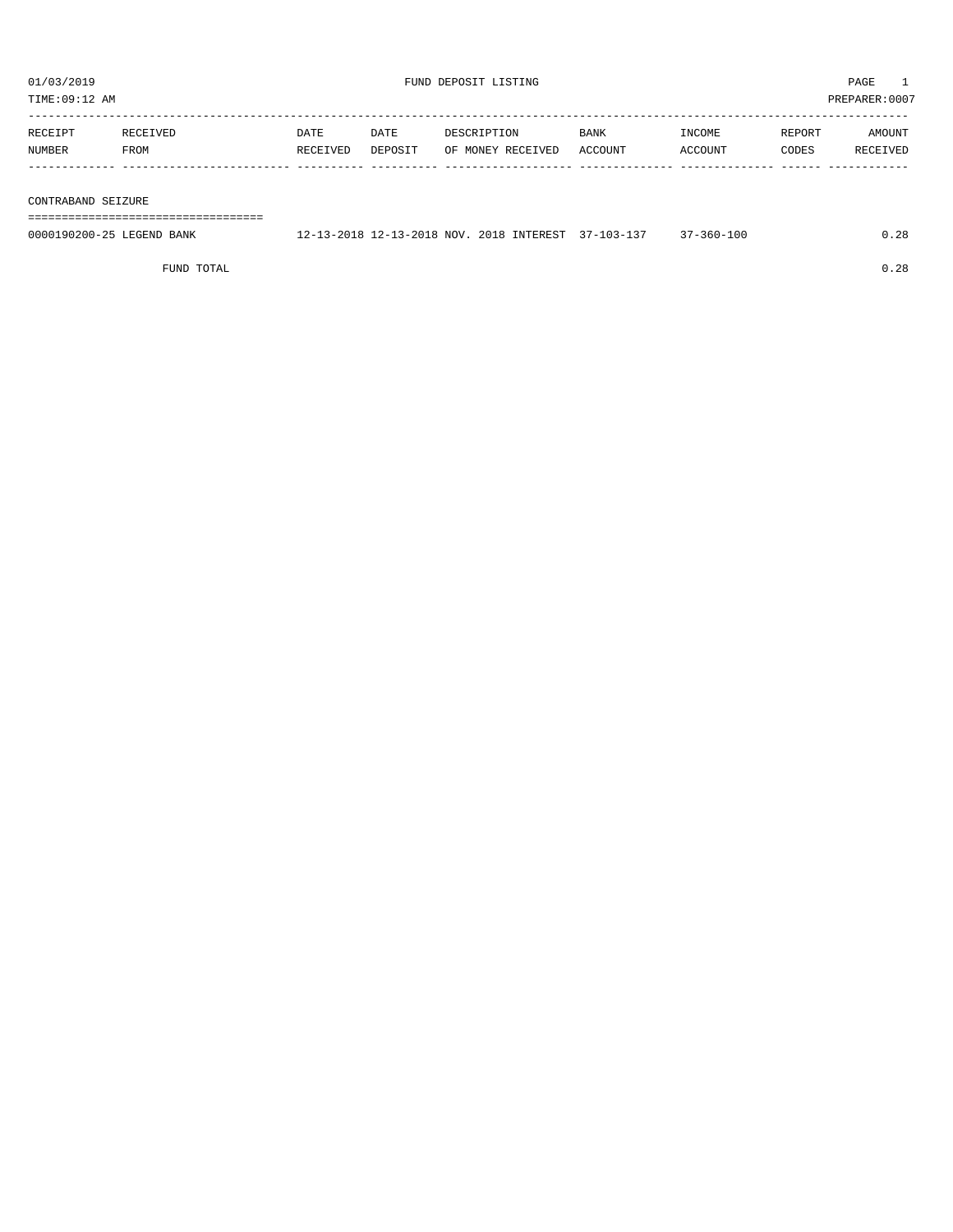TIME:09:12 AM PREPARER:0007

| RECEIPT       | RECEIVED | <b>DATE</b> | <b>DATE</b> | DESCRIPTION       | BANK    | INCOME  | REPORT | AMOUNT   |
|---------------|----------|-------------|-------------|-------------------|---------|---------|--------|----------|
| NUMBER        | FROM     | RECEIVED    | DEPOSIT     | OF MONEY RECEIVED | ACCOUNT | ACCOUNT | CODES  | RECEIVED |
|               |          |             |             |                   |         |         |        |          |
|               |          |             |             |                   |         |         |        |          |
| THA GU-UD GIN |          |             |             |                   |         |         |        |          |

IHC CO-OP GIN

### ===================================

| 0000190163-06 TEXPOOL     | 12-02-2018 12-02-2018 NOV. 2018 INTEREST            | 38-103-175 | $38 - 360 - 100$ | 33.74 |
|---------------------------|-----------------------------------------------------|------------|------------------|-------|
| 0000190200-16 LEGEND BANK | 12-13-2018 12-13-2018 NOV. 2018 INTEREST 38-103-100 |            | $38 - 360 - 100$ | .08   |

FUND TOTAL 33.82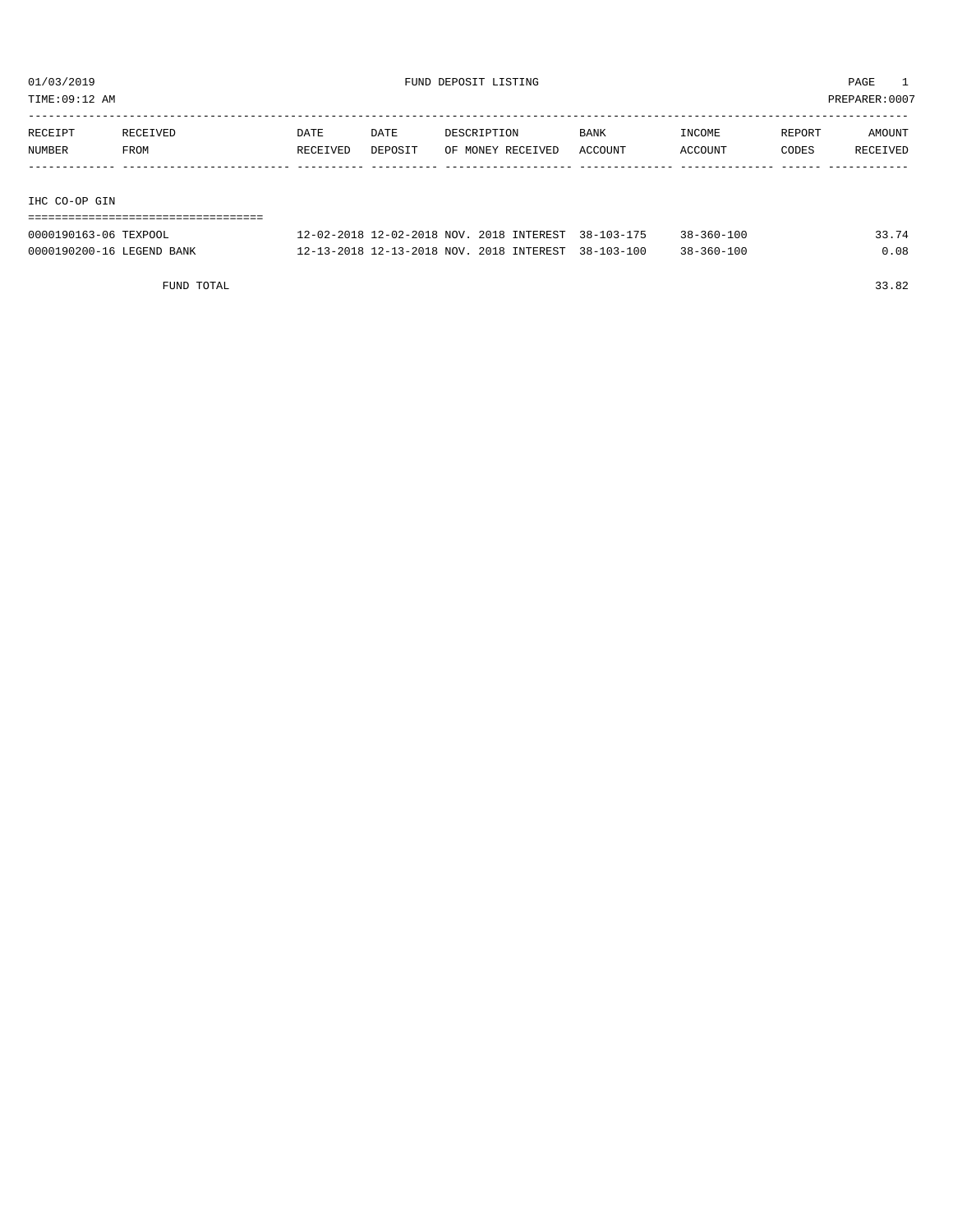TIME:09:12 AM PREPARER:0007

| RECEIPT         | RECEIVED | <b>DATE</b> | DATE    | DESCRIPTION       | <b>BANK</b> | INCOME  | REPORT | AMOUNT   |  |
|-----------------|----------|-------------|---------|-------------------|-------------|---------|--------|----------|--|
| NUMBER          | FROM     | RECEIVED    | DEPOSIT | OF MONEY RECEIVED | ACCOUNT     | ACCOUNT | CODES  | RECEIVED |  |
|                 |          |             |         |                   |             |         |        |          |  |
|                 |          |             |         |                   |             |         |        |          |  |
| IHC B.R. COOPER |          |             |         |                   |             |         |        |          |  |
|                 |          |             |         |                   |             |         |        |          |  |

| 0000190163-07 TEXPOOL     | 12-02-2018 12-02-2018 NOV. 2018 INTEREST 39-103-175 | $39 - 360 - 100$ | 11.24 |
|---------------------------|-----------------------------------------------------|------------------|-------|
| 0000190200-17 LEGEND BANK | 12-13-2018 12-13-2018 NOV. 2018 INTEREST 39-103-100 | $39 - 360 - 100$ | - 97  |

FUND TOTAL 13.21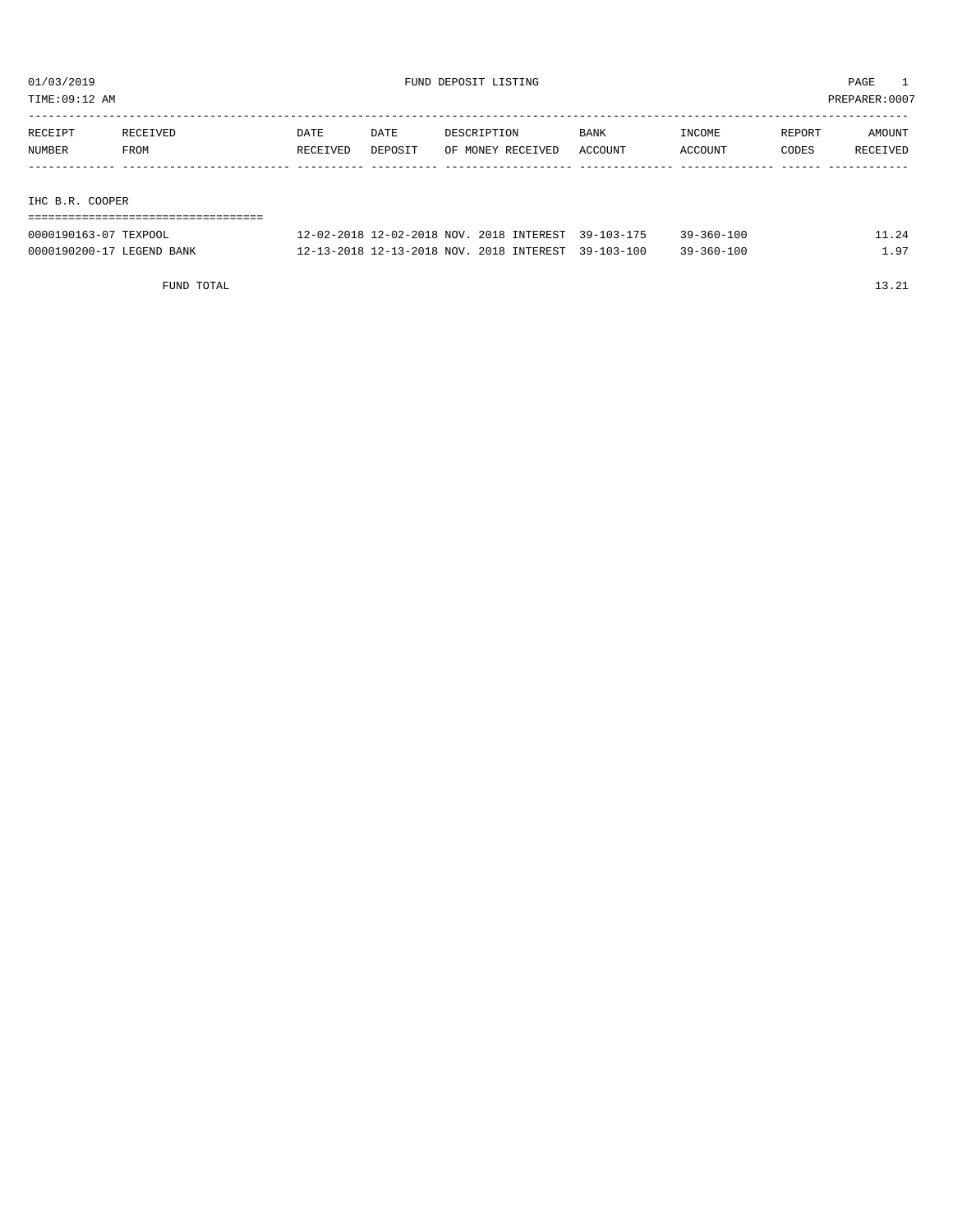TIME:09:12 AM PREPARER:0007

| RECEIPT | RECEIVED | DATE     | DATE    | DESCRIPTION       | BANK    | INCOME  | REPORT | AMOUNT   |
|---------|----------|----------|---------|-------------------|---------|---------|--------|----------|
| NUMBER  | FROM     | RECEIVED | DEPOSIT | OF MONEY RECEIVED | ACCOUNT | ACCOUNT | CODES  | RECEIVED |
|         |          |          |         |                   |         |         |        |          |
|         |          |          |         |                   |         |         |        |          |

CO.CLK.COURT RECORDS PRESERVATION ===================================

0000190200-18 LEGEND BANK 12-13-2018 12-13-2018 NOV. 2018 INTEREST 52-103-100 52-360-100 1.84

FUND TOTAL  $1.84$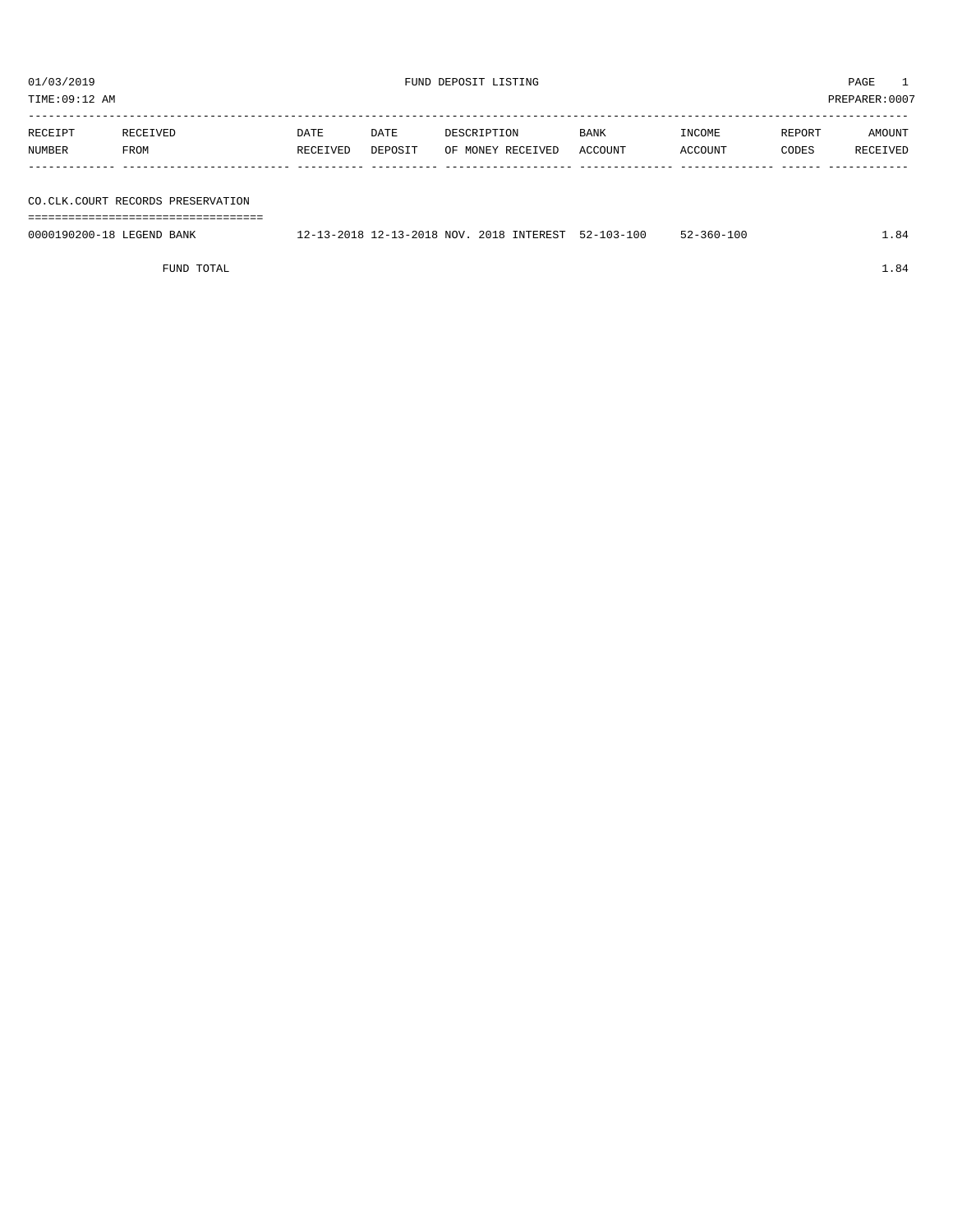TIME:09:12 AM PREPARER:0007

| RECEIPT | RECEIVED | DATE     | DATE    | DESCRIPTION       | <b>BANK</b> | INCOME  | REPORT | AMOUNT   |
|---------|----------|----------|---------|-------------------|-------------|---------|--------|----------|
| NUMBER  | FROM     | RECEIVED | DEPOSIT | OF MONEY RECEIVED | ACCOUNT     | ACCOUNT | CODES  | RECEIVED |
|         |          |          |         |                   |             |         |        |          |
|         |          |          |         |                   |             |         |        |          |

### F C SHERIFF FORFEITURE

| --------------------------------- |                                                     |  |                  |      |
|-----------------------------------|-----------------------------------------------------|--|------------------|------|
| 0000190200-26 LEGEND BANK         | 12-13-2018 12-13-2018 NOV. 2018 INTEREST 56-103-156 |  | $56 - 360 - 100$ | 4.03 |
| 0000190200-27 LEGEND BANK         | 12-13-2018 12-13-2018 NOV. 2018 INTEREST 56-103-159 |  | $56 - 360 - 100$ | 0.09 |

FUND TOTAL 4.12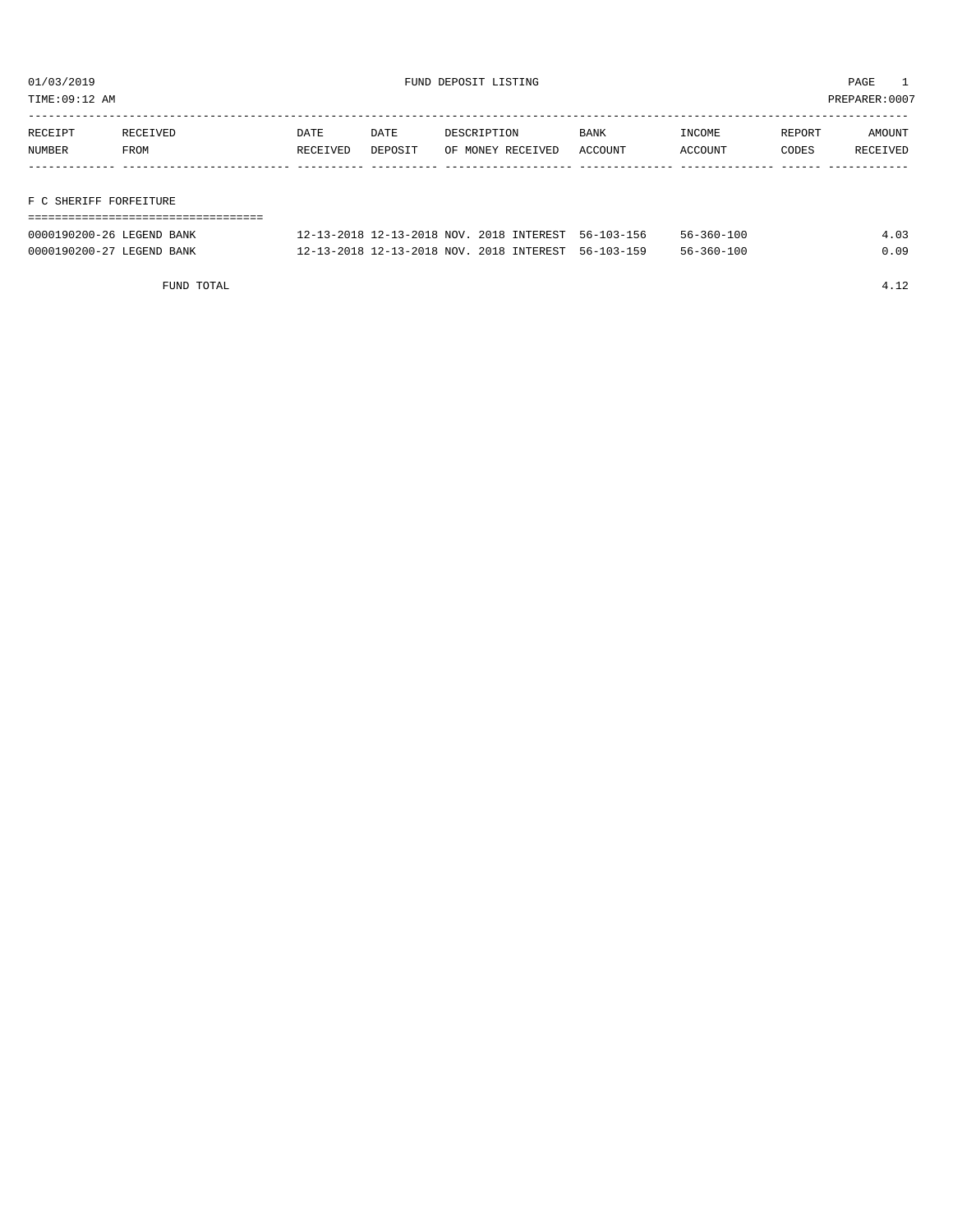TIME:09:12 AM PREPARER:0007

| RECEIPT            | RECEIVED | DATE     | DATE    | DESCRIPTION       | <b>BANK</b> | INCOME  | REPORT | AMOUNT   |  |
|--------------------|----------|----------|---------|-------------------|-------------|---------|--------|----------|--|
| NUMBER             | FROM     | RECEIVED | DEPOSIT | OF MONEY RECEIVED | ACCOUNT     | ACCOUNT | CODES  | RECEIVED |  |
|                    |          |          |         |                   |             |         |        |          |  |
|                    |          |          |         |                   |             |         |        |          |  |
| DRUG COURT PROGRAM |          |          |         |                   |             |         |        |          |  |
|                    |          |          |         |                   |             |         |        |          |  |

| 0000190174-25 DISTRICT CLERK | $1 - 30$ .<br>2018<br>12-06-2018 12-06-2018 NOV. 1 | $59 - 103 - 100$ | $59 - 370 - 425$ |  |
|------------------------------|----------------------------------------------------|------------------|------------------|--|
| 0000190200-19 LEGEND BANK    | 12-13-2018 12-13-2018 NOV. 2018 INTEREST           | 59-103-100       | $59 - 360 - 100$ |  |

FUND TOTAL 215.54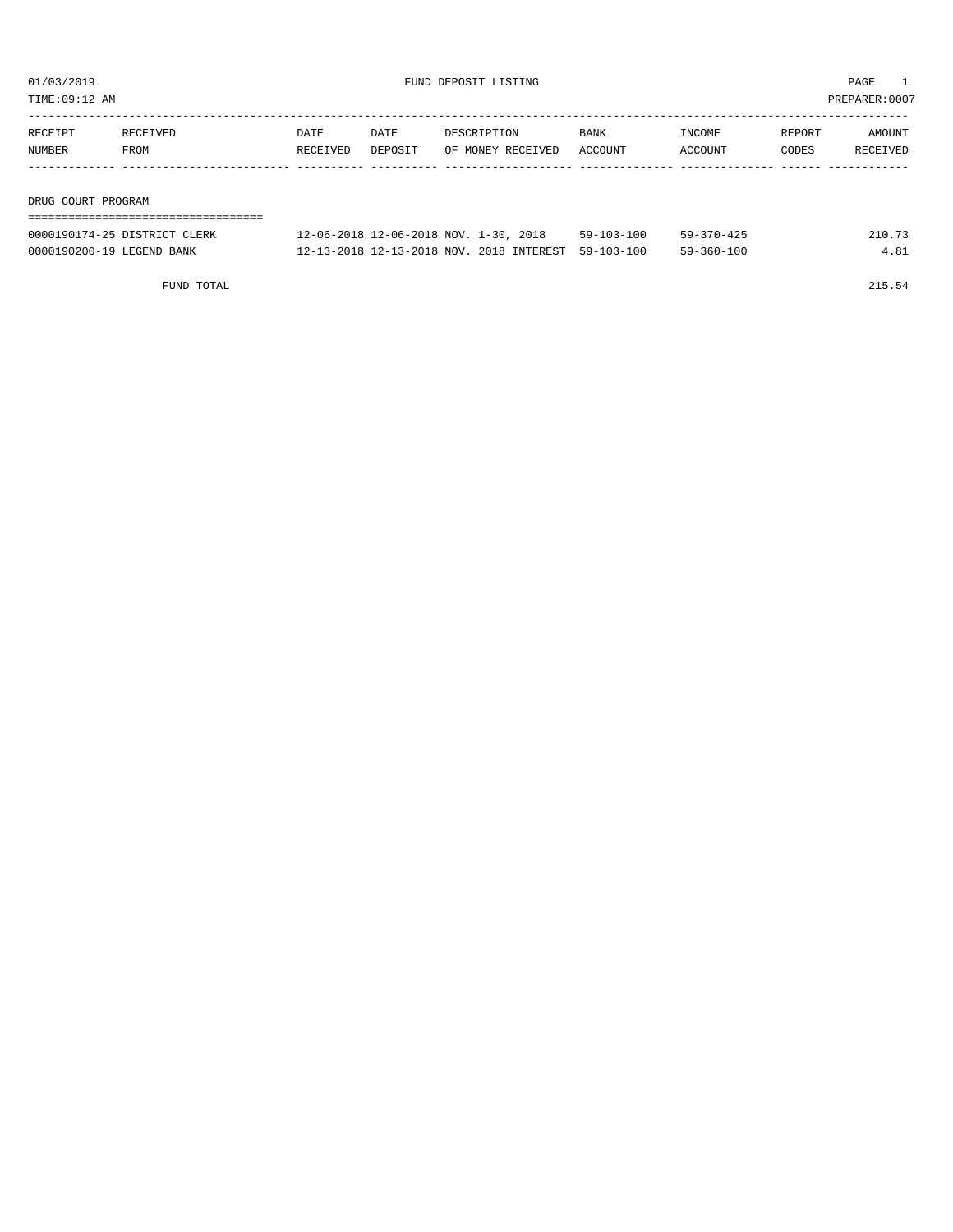| TIME:09:12 AM<br>PREPARER: 0007 |                                  |                  |                             |                                  |                  |                   |                 |                    |  |  |  |
|---------------------------------|----------------------------------|------------------|-----------------------------|----------------------------------|------------------|-------------------|-----------------|--------------------|--|--|--|
| RECEIPT<br>NUMBER               | RECEIVED<br><b>FROM</b>          | DATE<br>RECEIVED | DATE<br>DEPOSIT             | DESCRIPTION<br>OF MONEY RECEIVED | BANK<br>ACCOUNT  | INCOME<br>ACCOUNT | REPORT<br>CODES | AMOUNT<br>RECEIVED |  |  |  |
| SINKING FUND                    |                                  |                  |                             |                                  |                  |                   |                 |                    |  |  |  |
|                                 |                                  |                  |                             |                                  |                  |                   |                 |                    |  |  |  |
|                                 | 0000190176-02 APPRAISAL DISTRICT |                  | 12-06-2018 12-06-2018 TAXES |                                  | $60 - 103 - 100$ | $60 - 310 - 110$  |                 | 6,911.77           |  |  |  |
|                                 | 0000190176-08 APPRAISAL DISTRICT |                  | 12-06-2018 12-06-2018 TAXES |                                  | $60 - 103 - 100$ | $60 - 310 - 120$  |                 | 465.68             |  |  |  |
|                                 | 0000190190-02 APPRAISAL DISTRICT |                  | 12-13-2018 12-13-2018 TAXES |                                  | $60 - 103 - 100$ | $60 - 310 - 110$  |                 | 8,002.90           |  |  |  |

| 0000190190-09 APPRAISAL DISTRICT | 12-13-2018 12-13-2018 TAXES                                                 | 60-103-100       | 60-310-120       | 143.74    |
|----------------------------------|-----------------------------------------------------------------------------|------------------|------------------|-----------|
|                                  | 0000190217-02 SAMCO CAPITAL MARKETS, IN 12-18-2018 12-18-2018 BOND PROCEEDS | 60-103-100       | $60 - 360 - 300$ | 7,923.33  |
| 0000190224-02 APPRAISAL DISTRICT | 12-20-2018 12-20-2018 TAXES                                                 | $60 - 103 - 100$ | 60-310-110       | 12,693.25 |
| 0000190224-08 APPRAISAL DISTRICT | 12-20-2018 12-20-2018 TAXES                                                 | $60 - 103 - 100$ | 60-310-120       | 193.40    |
| 0000190243-03 APPRAISAL DISTRICT | 12-28-2018 12-28-2018 TAXES                                                 | 60-103-100       | 60-310-110       | 80,020.22 |
| 0000190243-09 APPRAISAL DISTRICT | 12-28-2018 12-28-2018 TAXES                                                 | $60 - 103 - 100$ | $60 - 310 - 120$ | 86.04     |

FUND TOTAL 116,440.33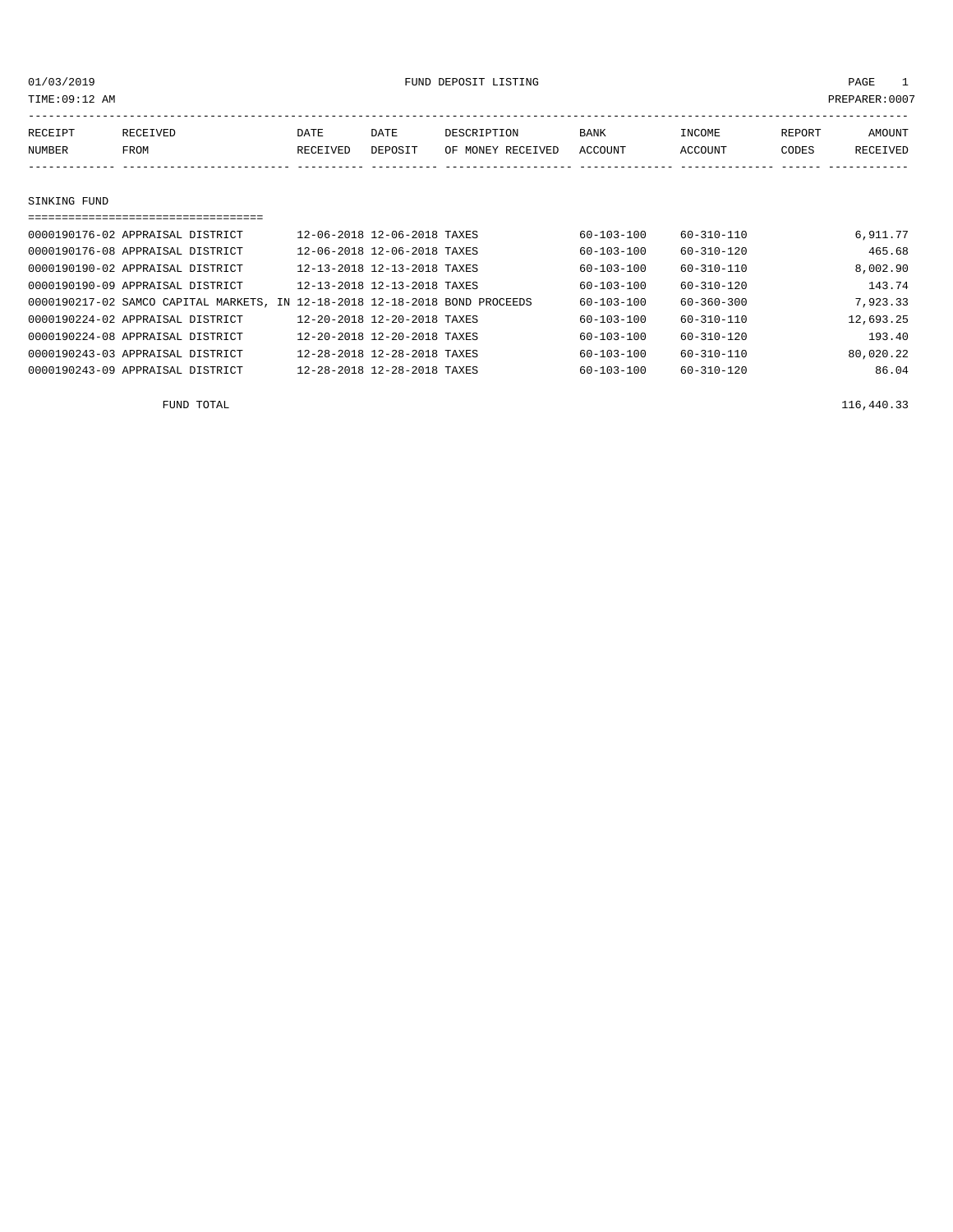| PREPARER:0007<br>TIME:09:12 AM |                                     |          |         |                   |         |         |        |          |  |  |  |
|--------------------------------|-------------------------------------|----------|---------|-------------------|---------|---------|--------|----------|--|--|--|
| RECEIPT                        | RECEIVED                            | DATE     | DATE    | DESCRIPTION       | BANK    | INCOME  | REPORT | AMOUNT   |  |  |  |
|                                |                                     |          |         |                   |         |         |        |          |  |  |  |
| NUMBER                         | FROM                                | RECEIVED | DEPOSIT | OF MONEY RECEIVED | ACCOUNT | ACCOUNT | CODES  | RECEIVED |  |  |  |
|                                |                                     |          |         |                   |         |         |        |          |  |  |  |
|                                |                                     |          |         |                   |         |         |        |          |  |  |  |
|                                | DIST.CLK.CO.&DIST.CT.TECH.-COMB.FUN |          |         |                   |         |         |        |          |  |  |  |
|                                |                                     |          |         |                   |         |         |        |          |  |  |  |

| 0000190174-23 DISTRICT<br>CLERK | 2018<br>12-06-2018 12-06-2018 NOV.<br>1 – 30<br>20 T.U | $61 - 103 - 100$ | $-370 - 440$ | 42.38 |
|---------------------------------|--------------------------------------------------------|------------------|--------------|-------|
|                                 |                                                        |                  |              |       |

FUND TOTAL 42.38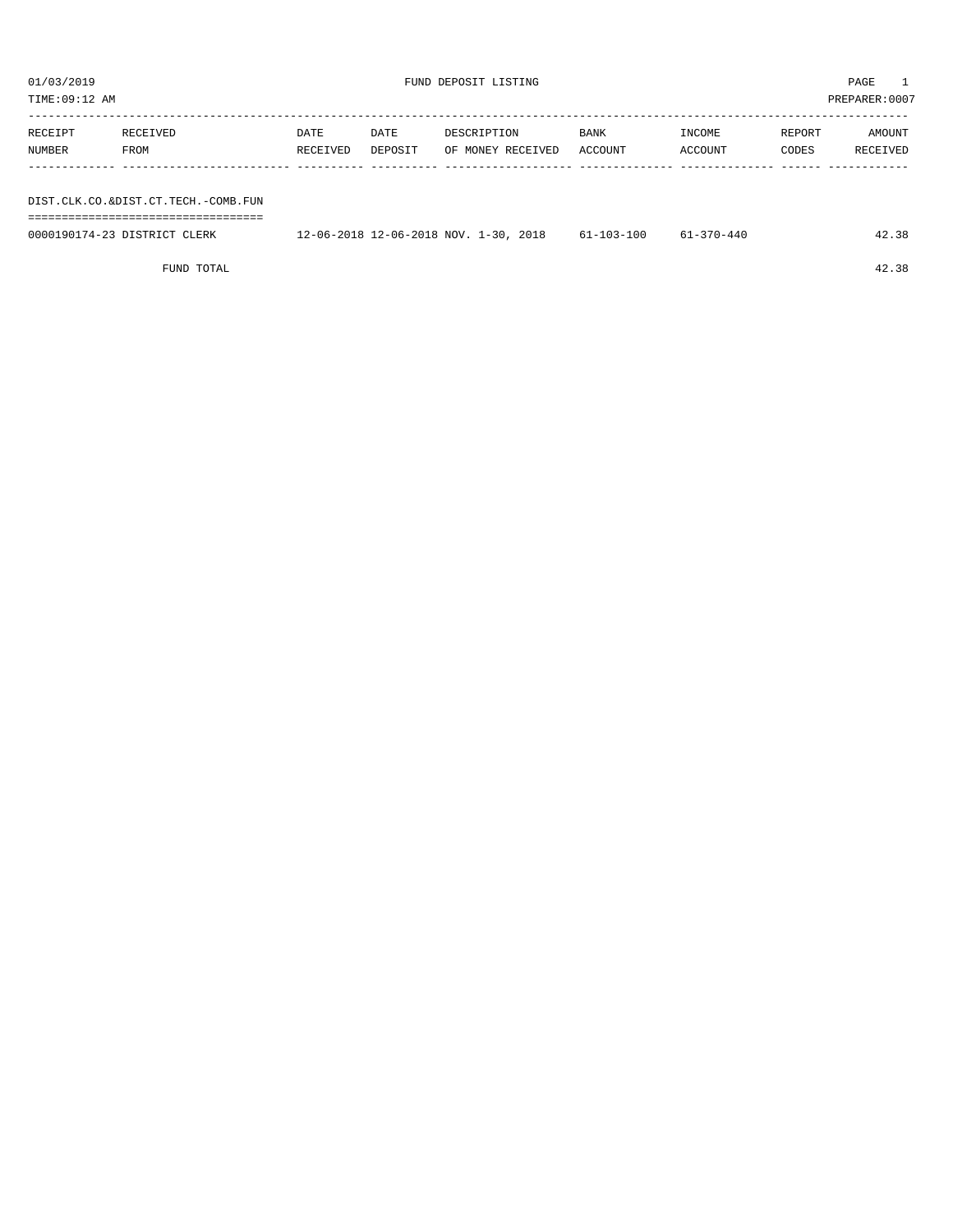| 01/03/2019<br>TIME:09:12 AM |                                     |                  |                 | FUND DEPOSIT LISTING                                                              |                                      |                                      |                 | PAGE<br>PREPARER: 0007 |
|-----------------------------|-------------------------------------|------------------|-----------------|-----------------------------------------------------------------------------------|--------------------------------------|--------------------------------------|-----------------|------------------------|
| RECEIPT<br>NUMBER           | RECEIVED<br>FROM                    | DATE<br>RECEIVED | DATE<br>DEPOSIT | DESCRIPTION<br>OF MONEY RECEIVED                                                  | BANK<br>ACCOUNT                      | INCOME<br>ACCOUNT                    | REPORT<br>CODES | AMOUNT<br>RECEIVED     |
|                             | DIST.CLK.COURT RECORDS PRESERVATION |                  |                 |                                                                                   |                                      |                                      |                 |                        |
| 0000190200-20 LEGEND BANK   | 0000190174-24 DISTRICT CLERK        |                  |                 | 12-06-2018 12-06-2018 NOV. 1-30, 2018<br>12-13-2018 12-13-2018 NOV. 2018 INTEREST | $62 - 103 - 100$<br>$62 - 103 - 100$ | $62 - 370 - 133$<br>$62 - 360 - 100$ |                 | 238.39<br>4.68         |

FUND TOTAL 243.07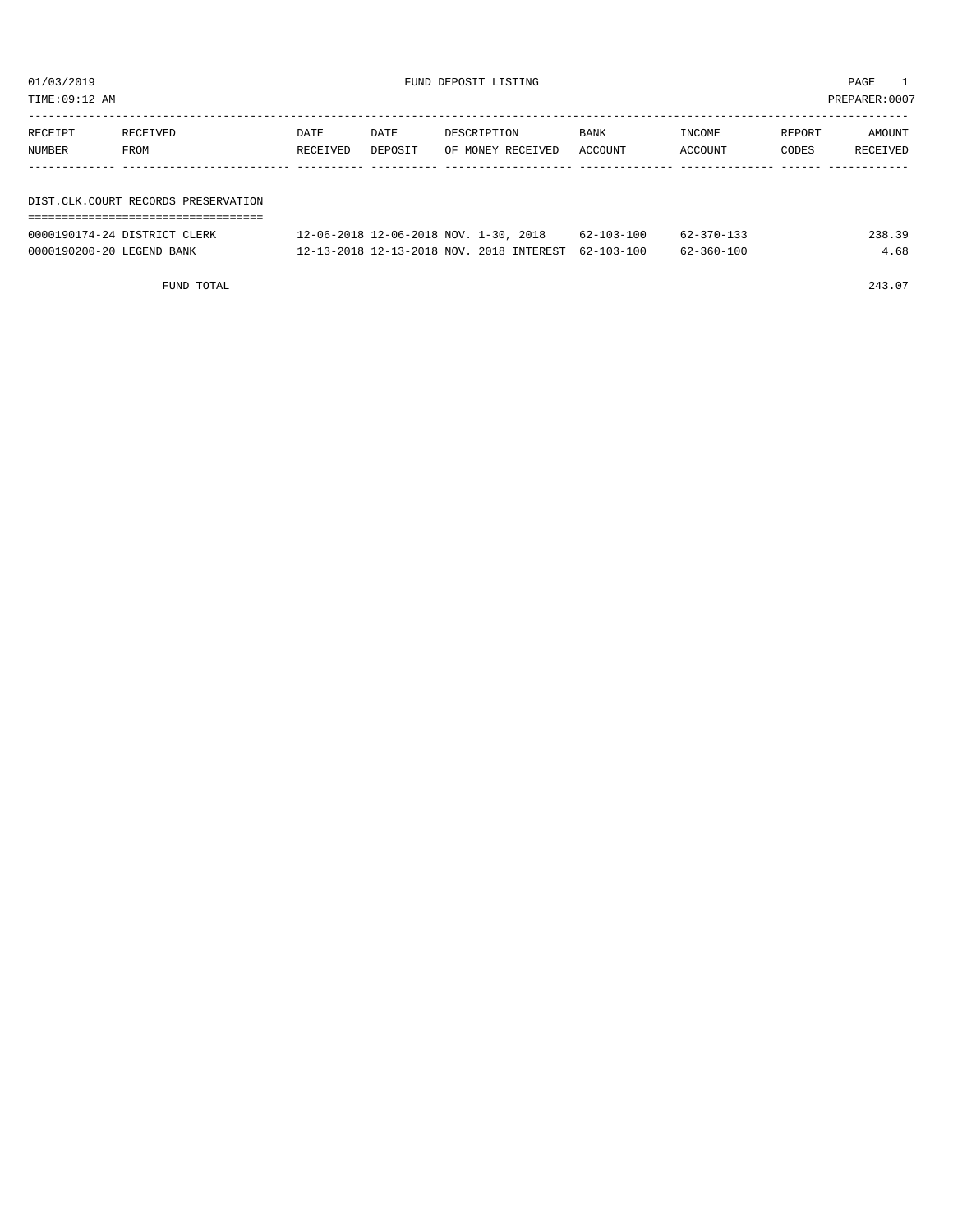| 01/03/2019<br>TIME:09:12 AM |                                 |          |         | FUND DEPOSIT LISTING                     |                  | PAGE<br>PREPARER: 0007 |        |          |
|-----------------------------|---------------------------------|----------|---------|------------------------------------------|------------------|------------------------|--------|----------|
| RECEIPT                     | RECEIVED                        | DATE     | DATE    | DESCRIPTION                              | BANK             | <b>TNCOME</b>          | REPORT | AMOUNT   |
| NUMBER                      | FROM                            | RECEIVED | DEPOSIT | OF MONEY RECEIVED                        | ACCOUNT          | ACCOUNT                | CODES  | RECEIVED |
|                             |                                 |          |         |                                          |                  |                        |        |          |
|                             | 2017 GO BONDS-CONSTRUCTION FUND |          |         |                                          |                  |                        |        |          |
|                             |                                 |          |         |                                          |                  |                        |        |          |
| 0000190200-30 LEGEND BANK   |                                 |          |         | 12-13-2018 12-13-2018 NOV. 2018 INTEREST | 66-103-166       | $66 - 360 - 166$       |        | 4,689.04 |
|                             | 0000190216-01 JIMMY JOE PAGE    |          |         | 12-18-2018 12-18-2018 COURTHOUSE BLOCKS  | $66 - 103 - 100$ | $66 - 370 - 130$       |        | 5,179.97 |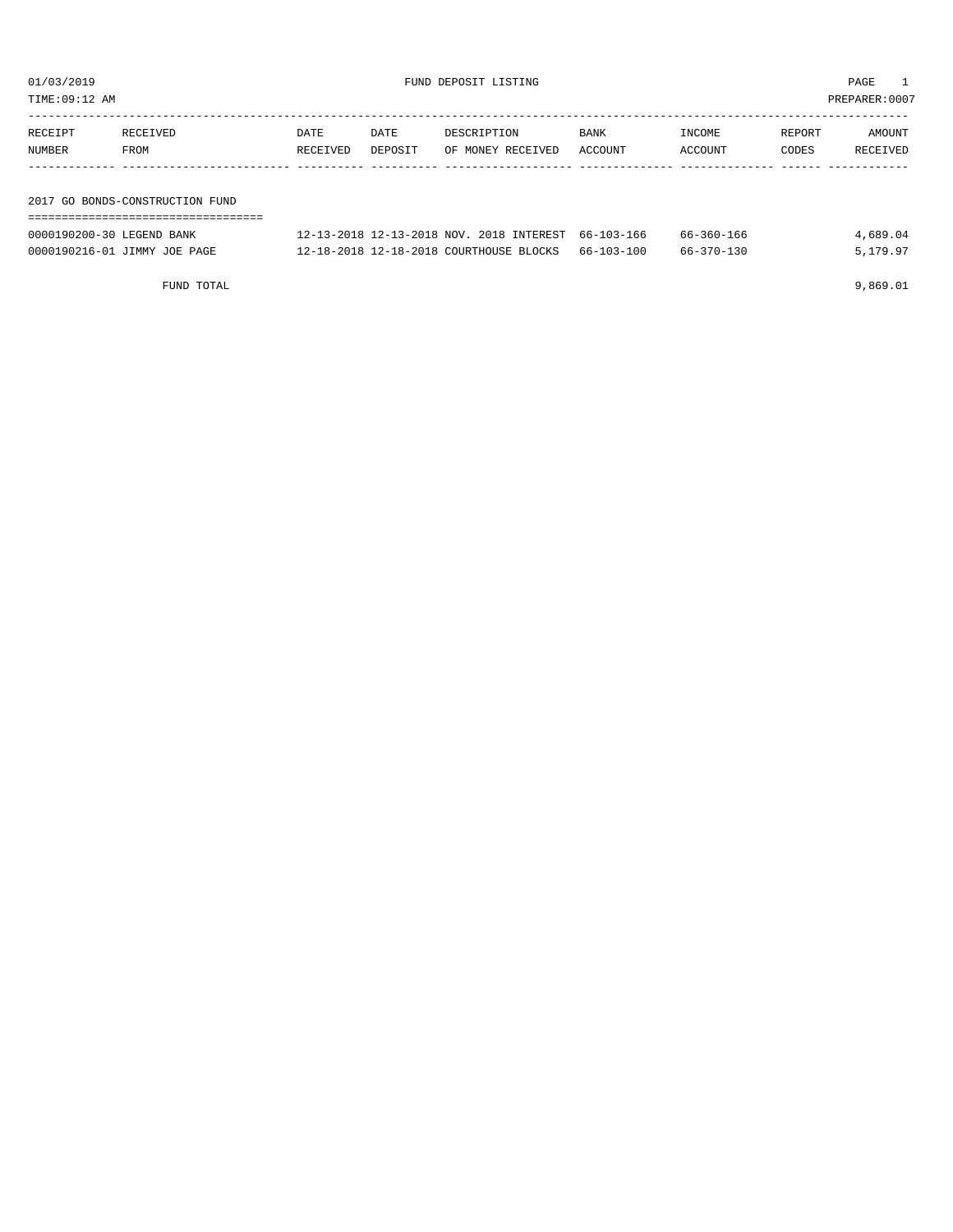| PREPARER:0007<br>TIME:09:12 AM |                                 |                  |                 |                                  |                        |                   |                 |                    |
|--------------------------------|---------------------------------|------------------|-----------------|----------------------------------|------------------------|-------------------|-----------------|--------------------|
| RECEIPT<br>NUMBER              | RECEIVED<br>FROM                | DATE<br>RECEIVED | DATE<br>DEPOSIT | DESCRIPTION<br>OF MONEY RECEIVED | <b>BANK</b><br>ACCOUNT | INCOME<br>ACCOUNT | REPORT<br>CODES | AMOUNT<br>RECEIVED |
|                                |                                 |                  |                 |                                  |                        |                   |                 |                    |
|                                | 2018 GO BONDS-CONSTRUCTION FUND |                  |                 |                                  |                        |                   |                 |                    |

===================================

|  |  | 0000190217-01 SAMCO CAPITAL MARKETS, IN 12-18-2018 12-18-2018 BOND PROCEEDS |  | 68-103-100 | 68-231-200 | 6.250.000.00 |
|--|--|-----------------------------------------------------------------------------|--|------------|------------|--------------|
|  |  |                                                                             |  |            |            |              |

FUND TOTAL 6,250,000.00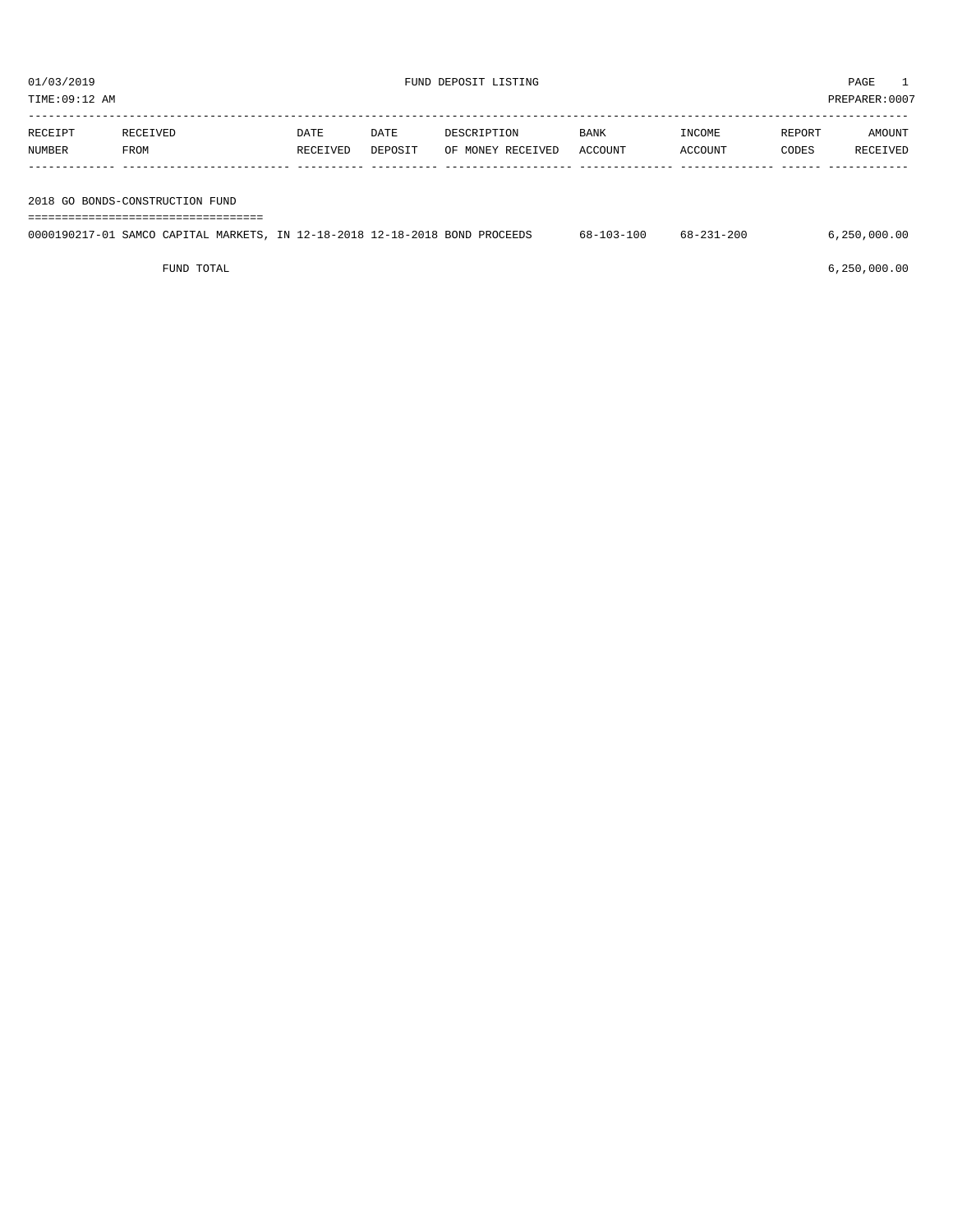TIME:09:12 AM PREPARER:0007

| RECEIPT | RECEIVED          | DATE     | DATE    | DESCRIPTION       | <b>BANK</b> | INCOME  | REPORT | AMOUNT   |  |
|---------|-------------------|----------|---------|-------------------|-------------|---------|--------|----------|--|
| NUMBER  | FROM              | RECEIVED | DEPOSIT | OF MONEY RECEIVED | ACCOUNT     | ACCOUNT | CODES  | RECEIVED |  |
|         |                   |          |         |                   |             |         |        |          |  |
|         |                   |          |         |                   |             |         |        |          |  |
|         | RIGHT OF WAY FUND |          |         |                   |             |         |        |          |  |
|         |                   |          |         |                   |             |         |        |          |  |

| 0000190163-08 TEXPOOL     | 12-02-2018 12-02-2018 NOV. 2018 INTEREST 70-103-175 |  | $70 - 360 - 100$ | L49.O9 |
|---------------------------|-----------------------------------------------------|--|------------------|--------|
| 0000190200-21 LEGEND BANK | 12-13-2018 12-13-2018 NOV. 2018 INTEREST 70-103-100 |  | 70-360-100       |        |

FUND TOTAL 151.54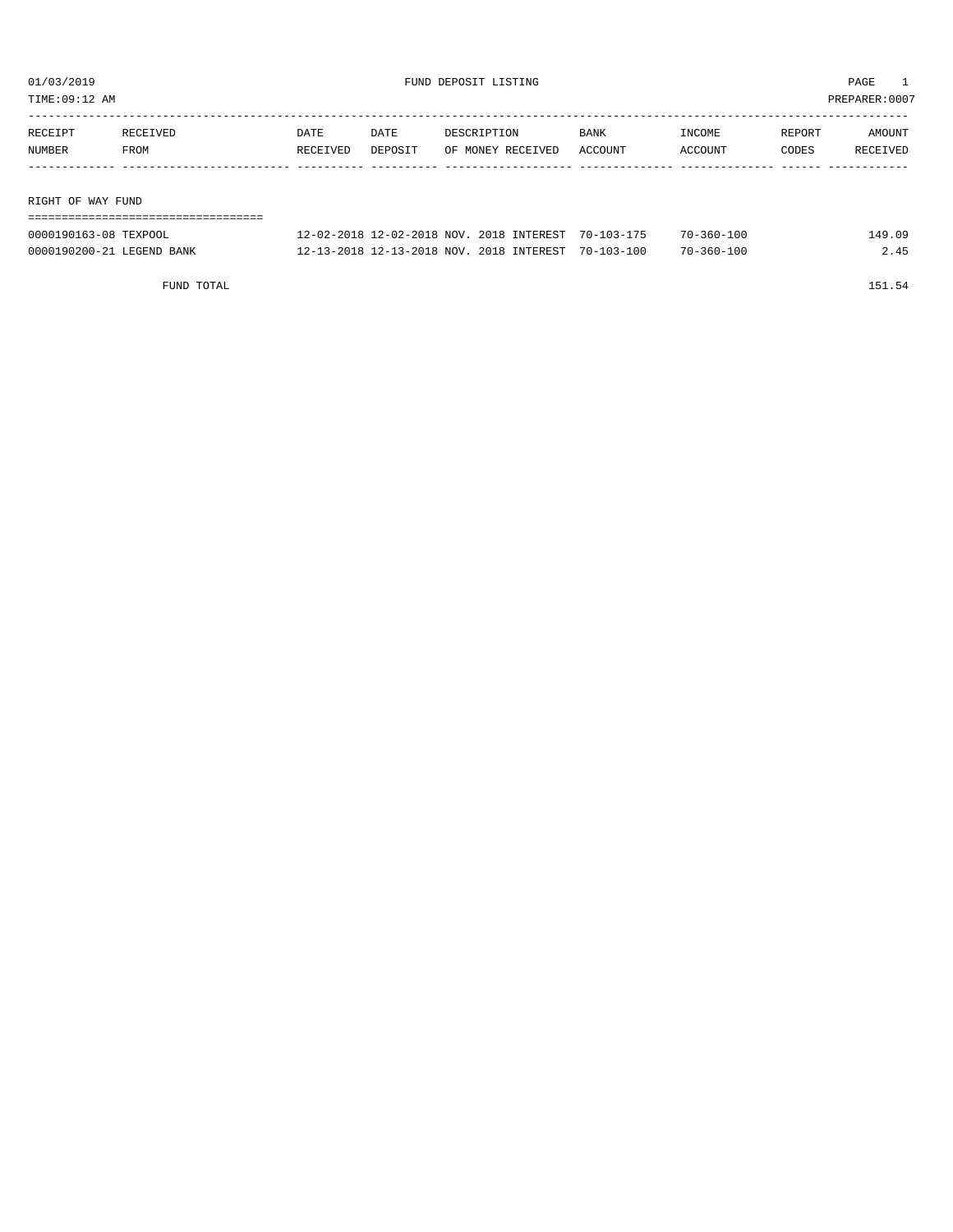01/03/2019 FUND DEPOSIT LISTING PAGE 1

| RECEIPT | <b>RECEIVED</b> | DATE            | DATE    | DESCRIPTION       | <b>BANK</b> | INCOME  | REPORT | AMOUNT          |
|---------|-----------------|-----------------|---------|-------------------|-------------|---------|--------|-----------------|
| NUMBER  | FROM            | <b>RECEIVED</b> | DEPOSIT | OF MONEY RECEIVED | ACCOUNT     | ACCOUNT | CODES  | <b>RECEIVED</b> |
|         |                 |                 |         |                   |             |         |        |                 |

JUVENILE PROBATION

===================================

| 0000190180-01 JUVENILE PROBATION | 12-10-2018 12-10-2018 PID-2250 DEFERRED P 87-103-187 |                  | $87 - 340 - 575$ | 30.00 |
|----------------------------------|------------------------------------------------------|------------------|------------------|-------|
| 0000190188-01 JUVENILE PROBATION | 12-12-2018 12-12-2018 PID-2249 DEFERRED              | 87-103-187       | $87 - 340 - 575$ | 60.00 |
| 0000190189-01 JUVENILE PROBATION | 12-12-2018 12-12-2018 PID-2242 PROBATION             | 87-103-187       | $87 - 340 - 575$ | 30.00 |
| 0000190208-01 JUVENILE PROBATION | 12-17-2018 12-17-2018 PID-2238 COURT COST 87-103-187 |                  | $87 - 340 - 577$ | 20.00 |
| 0000190209-01 JUVENILE PROBATION | 12-17-2018 12-17-2018 PID-2243 COURT COST 87-103-187 |                  | $87 - 340 - 577$ | 20.00 |
| 0000190209-02 JUVENILE PROBATION | 12-17-2018 12-17-2018 PID-2243 PROBATION             | 87-103-187       | $87 - 340 - 575$ | 10.00 |
| 0000190210-01 JUVENILE PROBATION | 12-17-2018 12-17-2018 PID-2177 PROBATION             | $87 - 103 - 187$ | $87 - 340 - 575$ | 10.00 |
| 0000190232-01 JUVENILE PROBATION | 12-20-2018 12-20-2018 PID-2213 DEFERRED              | 87-103-187       | $87 - 340 - 575$ | 30.00 |
| 0000190232-02 JUVENILE PROBATION | 12-20-2018 12-20-2018 PID-2213 RESTITUTIO 87-103-187 |                  | 87-340-576       | 15.00 |
| 0000190233-01 JUVENILE PROBATION | 12-20-2018 12-20-2018 PID-2222 COURT COST 87-103-187 |                  | $87 - 340 - 577$ | 5.00  |
| 0000190233-02 JUVENILE PROBATION | 12-20-2018 12-20-2018 PID-2222 PROBATION             | 87-103-187       | $87 - 340 - 575$ | 30.00 |
| 0000190234-01 JUVENILE PROBATION | 12-20-2018 12-20-2018 PID-2236 DEFERRED              | 87-103-187       | $87 - 340 - 575$ | 30.00 |
| 0000190235-01 JUVENILE PROBATION | 12-20-2018 12-20-2018 PID-2240 JOINT REST 87-103-187 |                  | $87 - 340 - 576$ | 50.00 |
| 0000190236-01 JUVENILE PROBATION | 12-20-2018 12-20-2018 PID-2242 PROBATION             | $87 - 103 - 187$ | $87 - 340 - 575$ | 20.00 |

FUND TOTAL 360.00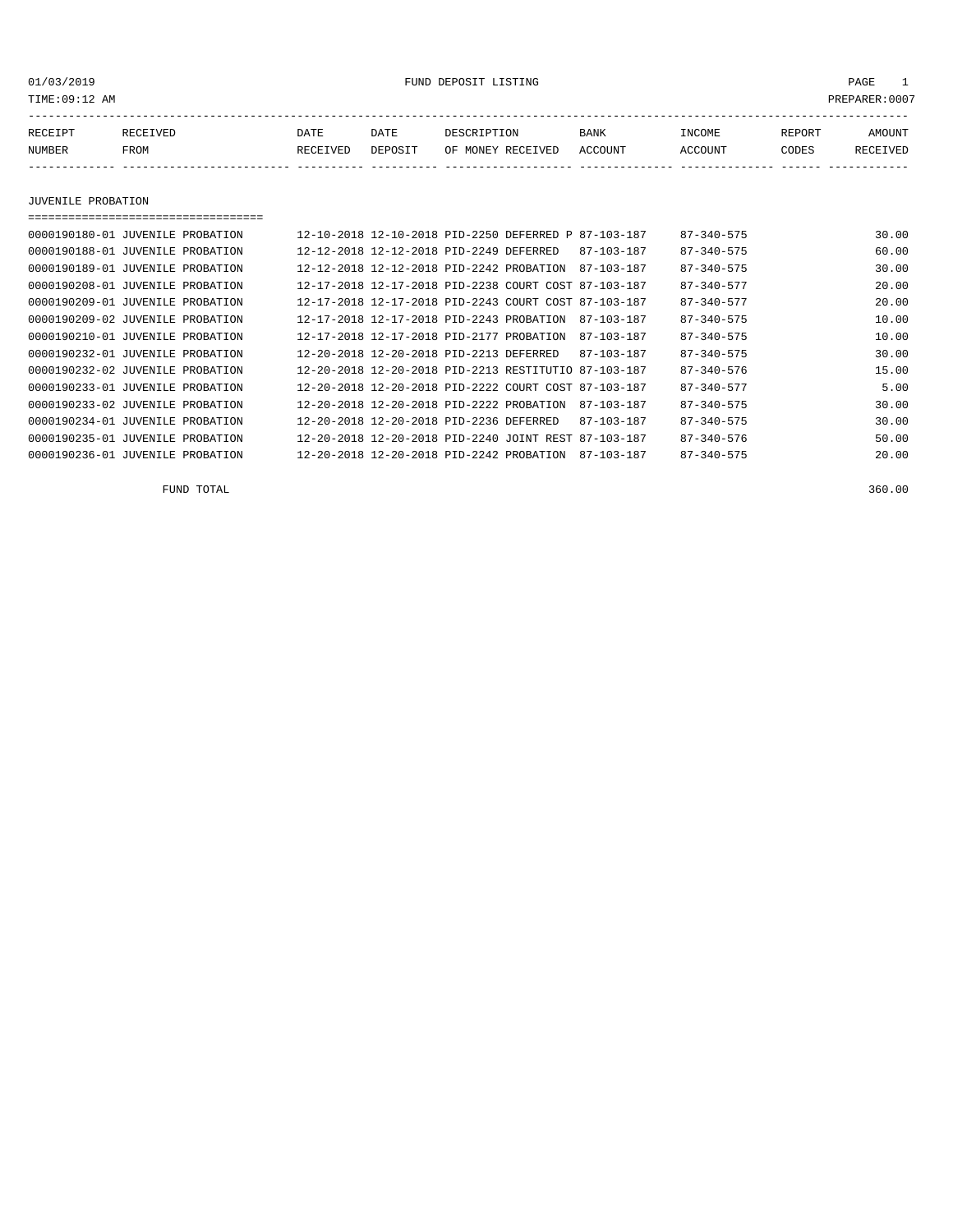01/03/2019 FUND DEPOSIT LISTING PAGE 1

| RECEIPT | <b>RECEIVED</b> | DATE            | DATE    | DESCRIPTION       | <b>BANK</b> | INCOME  | <b>REPORT</b> | AMOUNT          |
|---------|-----------------|-----------------|---------|-------------------|-------------|---------|---------------|-----------------|
| NUMBER  | FROM            | <b>RECEIVED</b> | DEPOSIT | OF MONEY RECEIVED | ACCOUNT     | ACCOUNT | CODES         | <b>RECEIVED</b> |
|         |                 |                 |         |                   |             |         |               |                 |

#### TEXAS JUVENILE JUSTICE DEPT.

| ---------------------------------- |                                                      |                  |                  |           |
|------------------------------------|------------------------------------------------------|------------------|------------------|-----------|
| 0000190200-28 LEGEND BANK          | 12-13-2018 12-13-2018 NOV. 2018 INTEREST             | $89 - 103 - 992$ | $89 - 360 - 189$ | 18.70     |
| 0000190206-01 T.J.J.D.             | 12-17-2018 12-17-2018 BASIC                          | $89 - 103 - 993$ | 89-330-915       | 10,082.00 |
| 0000190206-02 T.J.J.D.             | 12-17-2018 12-17-2018 COMM. PROG.                    | $89 - 103 - 994$ | 89-330-916       | 6,709.00  |
| 0000190206-03 T.J.J.D.             | 12-17-2018 12-17-2018 PPA                            | $89 - 103 - 996$ | 89-330-917       | 684.00    |
| 0000190206-04 T.J.J.D.             | 12-17-2018 12-17-2018 COMM. DIV.                     | $89 - 103 - 997$ | $89 - 330 - 918$ | 833.00    |
| $0000190206 - 05$ T.J.J.D.         | 12-17-2018 12-17-2018 MENTAL HEALTH                  | 89-103-998       | $89 - 330 - 919$ | 1,276.00  |
| 0000190206-06 T.J.J.D.             | 12-17-2018 12-17-2018 R                              | $89 - 103 - 999$ | $89 - 330 - 920$ | 1,547.00  |
| 0000190231-01 BRANDON CAFFEE       | 12-20-2018 12-20-2018 TRAVEL REIMBURSEMEN 89-103-993 |                  | 89-590-310       | 5.94      |

FUND TOTAL  $21,155.64$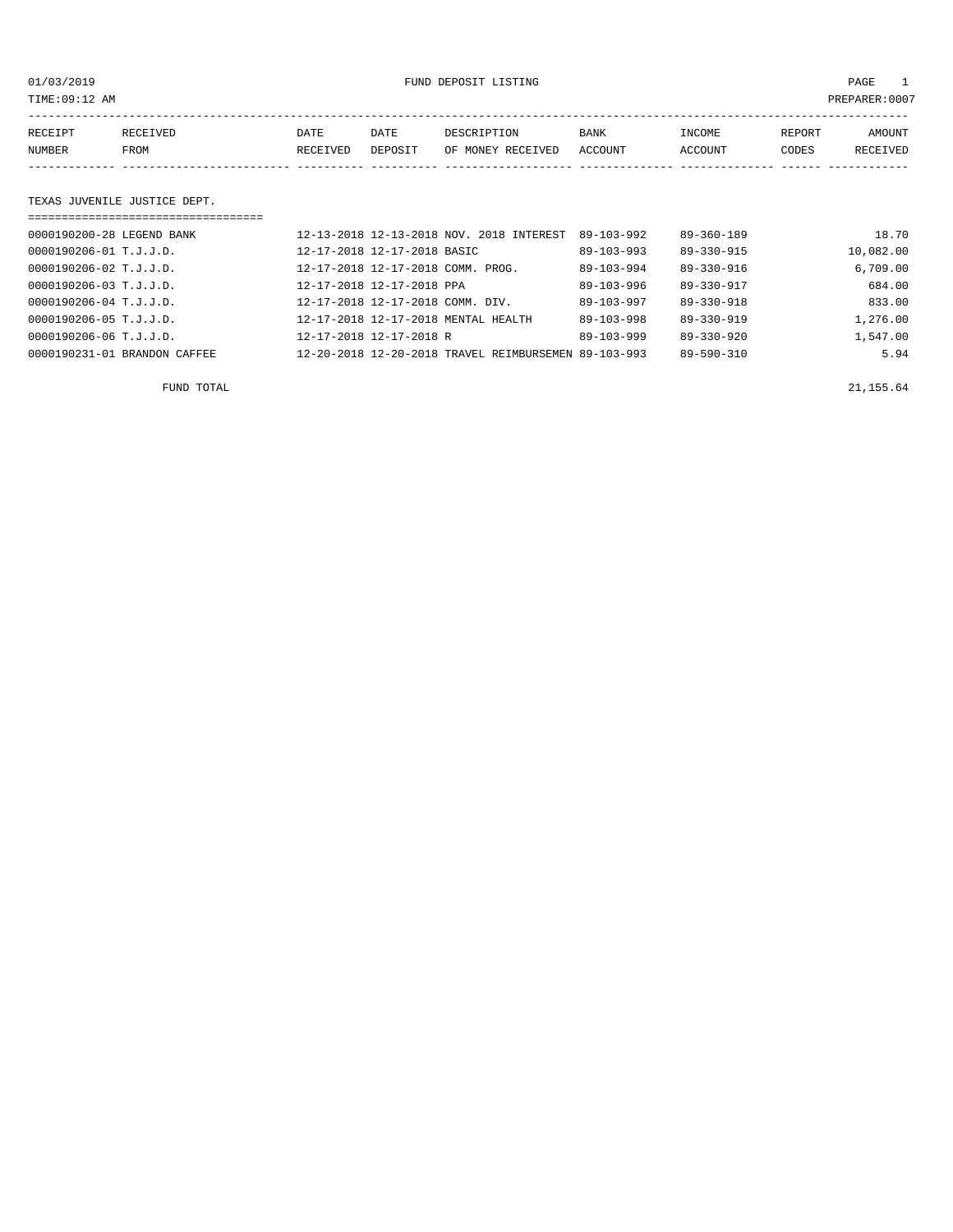TIME:09:12 AM PREPARER:0007

| RECEIPT | RECEIVED | DATE     | DATE    | DESCRIPTION       | <b>BANK</b> | INCOME  | REPORT | AMOUNT   |
|---------|----------|----------|---------|-------------------|-------------|---------|--------|----------|
| NUMBER  | FROM     | RECEIVED | DEPOSIT | OF MONEY RECEIVED | ACCOUNT     | ACCOUNT | CODES  | RECEIVED |
|         |          |          |         |                   |             |         |        |          |
|         |          |          |         |                   |             |         |        |          |

#### STATZER FUND

| 0000190163-09 TEXPOOL     | 12-02-2018 12-02-2018 NOV. 2018 INTEREST 92-103-175 |  | $92 - 360 - 100$ | 72.71 |
|---------------------------|-----------------------------------------------------|--|------------------|-------|
| 0000190200-22 LEGEND BANK | 12-13-2018 12-13-2018 NOV. 2018 INTEREST 92-103-100 |  | $92 - 360 - 100$ | 0.68  |

FUND TOTAL 73.39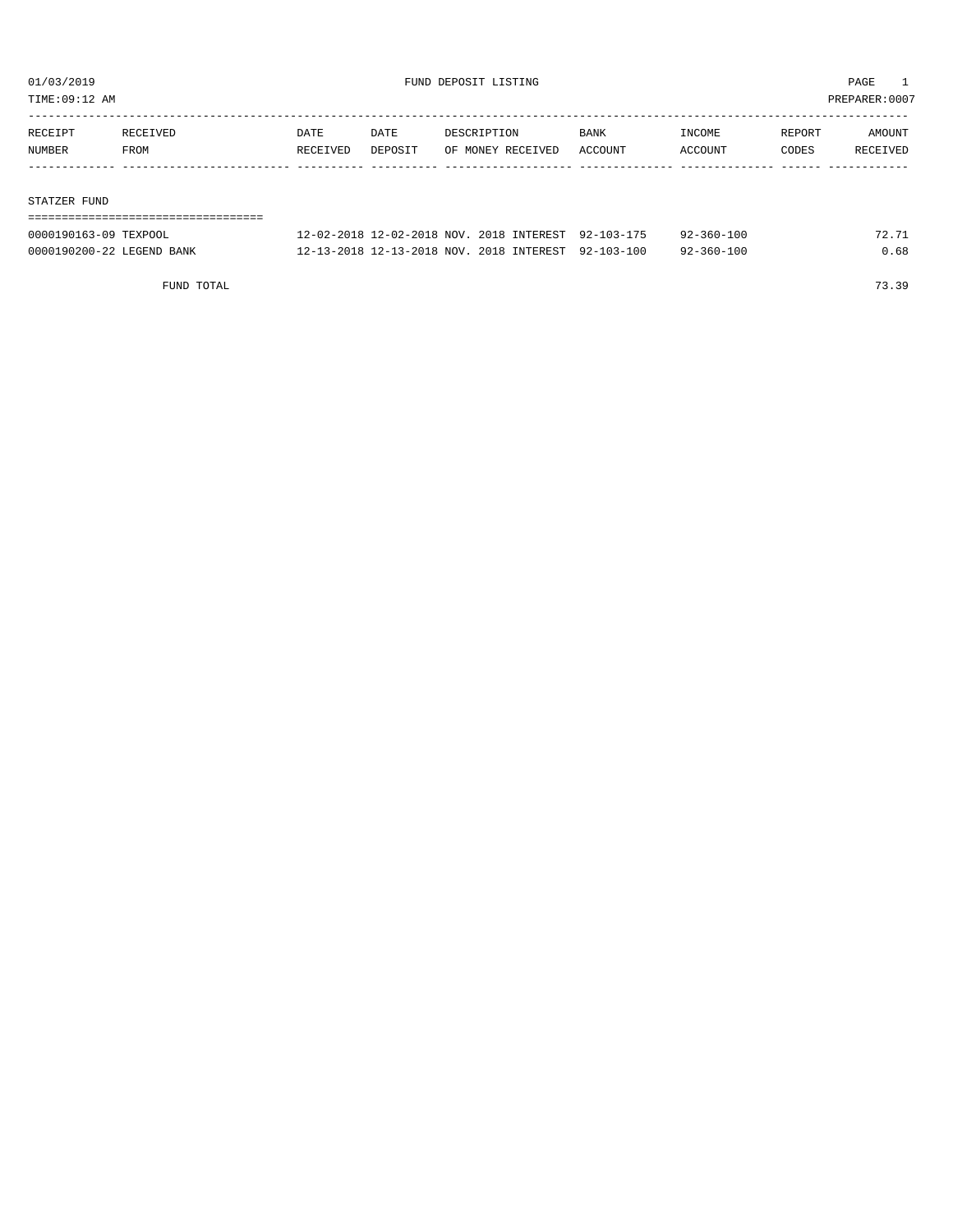TIME:09:12 AM PREPARER:0007

| NUMBER  | <b>FROM</b>     | RECEIVED | DEPOSIT | OF MONEY RECEIVED | ACCOUNT     | ACCOUNT       | CODES  | RECEIVED |
|---------|-----------------|----------|---------|-------------------|-------------|---------------|--------|----------|
| RECEIPT | <b>RECEIVED</b> | DATE     | DATE    | DESCRIPTION       | <b>BANK</b> | <b>TNCOME</b> | REPORT | AMOUNT   |
|         |                 |          |         |                   |             |               |        |          |

#### PAYROLL

### =================================== 0000190178-01 C.D. BREWER 12-10-2018 12-10-2018 DEC. 2018 COBRA DEN 95-100-100 95-370-130 73.28

| OOOOL/O OI C.D. DREWER          |                                       | TA IN ANIM IA IN ANIM DEC. ANIM CODINA DEN JU INV INV |            |                  | 79.49    |
|---------------------------------|---------------------------------------|-------------------------------------------------------|------------|------------------|----------|
| 0000190179-01 DONALD B. GRAMMAR | 12-10-2018 12-10-2018 DEC. 2018 COBRA |                                                       | 95-100-100 | $95 - 370 - 130$ | 1,014.10 |
| 0000190199-01 DANNEY SKIDMORE   |                                       | 12-13-2018 12-13-2018 DEC. 2018 COBRA DEN 95-100-100  |            | 95-370-130       | 73.28    |
|                                 |                                       |                                                       |            |                  |          |

FUND TOTAL 1,160.66